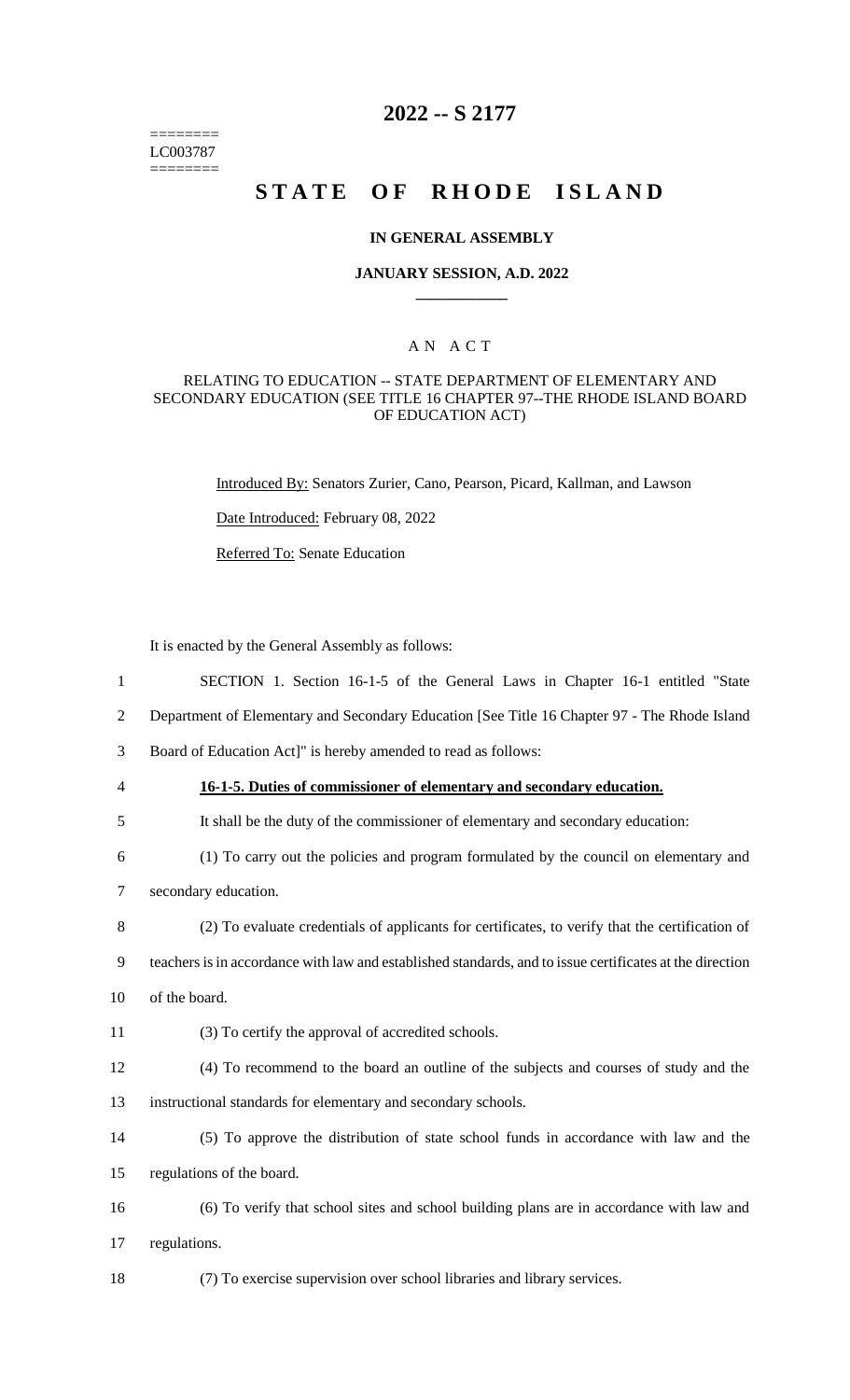(8) To certify that school bus routes and schedules and all contracts for pupil transportation conform with provisions of law and the rules and regulations of the board. (9) To require the observance of all laws relating to schools and education. (10) To interpret school law and to decide such controversies as may be appealed to the commissioner from decisions of local school committees. (11) To prepare and recommend standard forms for the use of local schools. (12)(i) To prepare, with the assistance of the department of administration, manuals of uniform budgetary and standard financial records and procedures for local school officers. The board of regents shall adopt uniform local school budgeting procedures no later than July 1, 1989, and those procedures should include, at a minimum, the following: (A) Provision for uniform classification of revenues and expenditures; (B) Requirements of detailed expenditure estimates and a table of organization including the proposed staffing of each school; (C) Estimates of receipts and expenditures for the last two (2) completed fiscal years, the current and ensuing fiscal years; and (ii) To carry out the purpose of this subsection a sum of ten thousand dollars (\$10,000) not otherwise appropriated shall be included in the appropriation made to support the department of

elementary and secondary education.

 (13) To receive general supervision from the council on elementary and secondary education and to appoint the several officers and employees of the department subject to the provisions of the state merit system act, chapters 3 and 4 of title 36.

 (14) To establish health education, alcohol and substance abuse programs for students in grades kindergarten (K) through twelve (12), in accordance with § 35-4-18. The program will consist of the following: A mandated state health education, alcohol and substance abuse curriculum for grades kindergarten (K) through twelve (12), a mandated assessment program in the areas of health, fitness, alcohol and substance abuse, and an in-service training program that will be developed specifically for the implementation of the mandated curriculum.

 (15)(i) To appoint a three-member (3) committee for the purpose of choosing a "teacher of the year" among teachers in public school grades kindergarten (K) through twelve (12). The "teacher of the year" shall receive an award of one thousand dollars (\$1,000).

 (ii) It is the intent of the general assembly that the funds necessary to carry out the provisions of this subdivision shall be provided within the annual appropriations act.

 (16) To institute a process to review, revise, and adopt statewide academic standards that align with state assessments for the core subjects of mathematics, English language arts, science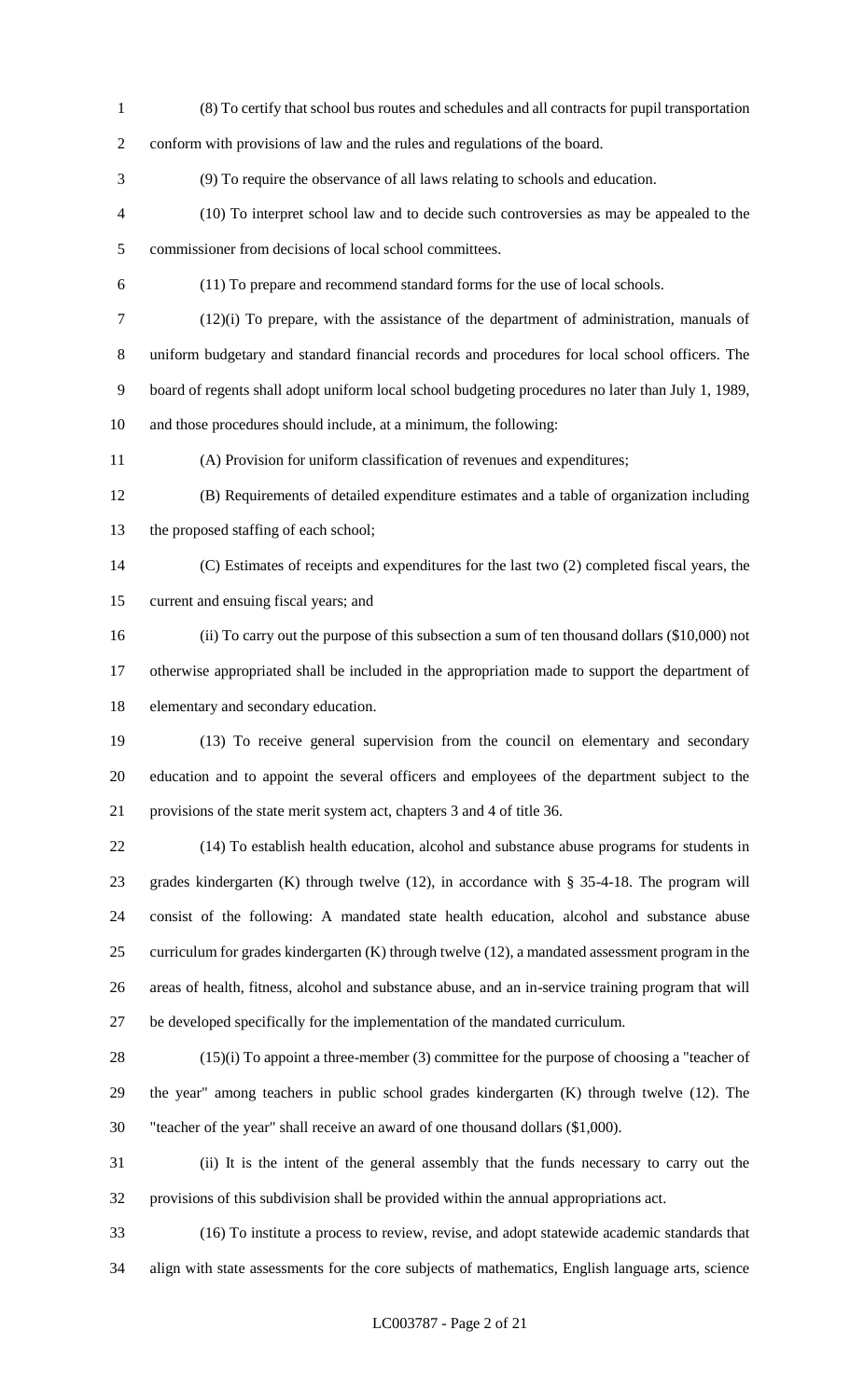- 1 and technology, history and social studies, world languages, and the arts.
- 2 (17) To institute a process for adapting, adopting, and developing curriculum frameworks 3 for mathematics, English language arts, science and technology, history and social studies, world 4 languages, and the arts covered by the academic standards.
- 5 (18) To institute a process for reviewing and identifying high-quality curriculum and 6 materials in mathematics, English language arts, and science and technology.
- 7 (19) To prepare each year a plan for providing statewide assistance in the preparation and 8 implementation of professional development plans.
- 9 (20) To promulgate rules and regulations relating to school-run lotteries of all eligible 10 public school students and incoming kindergarten students for admission or waiting list to a charter 11 school or mayoral academy established pursuant to chapters 77 through 77.4 of this title for which 12 they would be eligible to attend if offered. Notwithstanding the foregoing provision, the lottery 13 process shall not apply to charter schools or mayoral academies created with the purpose of offering 14 specialized training and education in specific fields of study or targeting at risk groups approved 15 by the commissioner. 16 (21) To provide each charter school or mayoral academy established pursuant to chapters 17 77 through 77.4 of this title with the data collected and disseminated from each sending district 18 <u>pursuant to § 16-2-37(c).</u> 19 SECTION 2. Chapter 16-2 of the General Laws entitled "School Committees and 20 Superintendents [See Title 16 Chapter 97 - The Rhode Island Board of Education Act]" is hereby 21 amended by adding thereto the following section:
- 22 **16-2-37. Charter schools -- Lottery process and responsibilities.**
- 23 (a) The department of education shall coordinate with each school district so that all

24 eligible public school students are provided the opportunity to participate in a lottery for enrollment

- 25 in a charter school or mayoral academy established pursuant to chapters 77 through 77.4 of this
- 26 title for which they would be eligible to attend if offered.
- 27 (b) The parent or guardian of an eligible public school student may inform the sending
- 28 public school district or the department of education of their intent to not have their child entered
- 29 into the lottery to be offered enrollment in a charter school or mayoral academy.
- 30 (c) The sending districts shall provide student data to the department of education by
- 31 February 1 of each year to ensure eligible public school students are entered in the lottery for
- 32 enrollment.
- 33 (d) The parent or guardian of a student not registered in the school district for which they
- 34 are eligible to register may provide the student's data to the department of education by February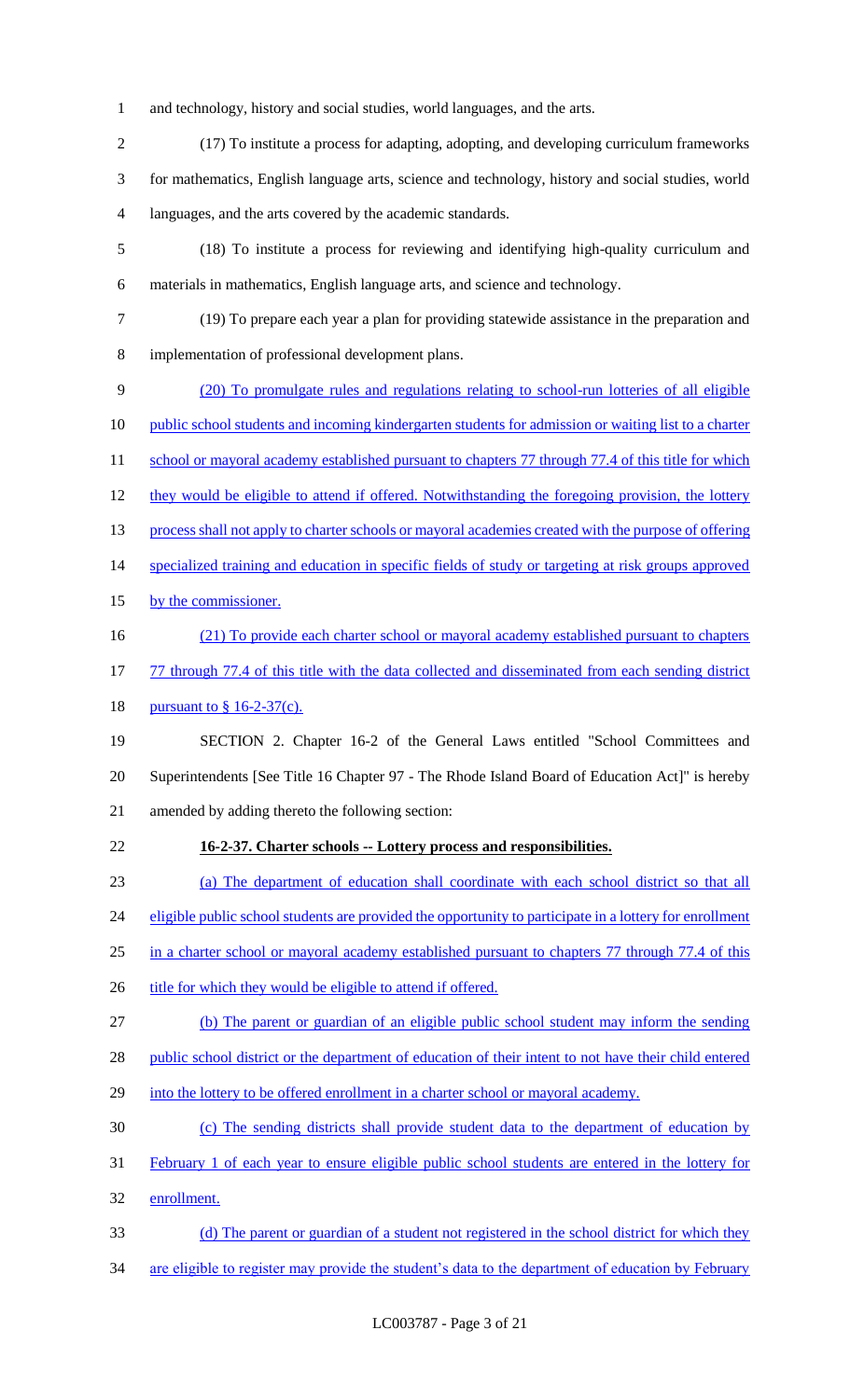- 1 1 1 1 to ensure the student is entered in the lottery for enrollment.
- (e) The parent or guardian of a student not residing in the school district for which they would be eligible to register at the time of the lottery may, with an acknowledgment that they intend to be registered in the school district at the commencement of the school year, provide the student's data to the department of education by February 1 to ensure the student is entered in the lottery for enrollment. SECTION 3. Sections 16-77.2-1, 16-77.2-2, 16-77.2-4 and 16-77.2-7 of the General Laws in Chapter 16-77.2 entitled "District Charter School [See Title 16 Chapter 97 - The Rhode Island Board of Education Act]" are hereby amended to read as follows: **16-77.2-1. Entities eligible to apply to become district charter schools.** (a) Persons or entities eligible to submit an application to establish a district charter school shall be limited to: 13 (1) Existing public schools; (2) Groups of public school personnel; (3) Public school districts; or (4) A group of school districts. (b) No existing public school shall be converted into a district charter school unless a majority of the parents and/or guardians of the students currently assigned to the school and two- thirds (2/3) of the certified teaching personnel currently assigned to the school approve the proposed charter, as provided in § 16-77.2-2. (c) School professionals employed by a local or regional school committee or the State of Rhode Island shall be entitled to a two (2) year leave of absence, without compensation, in order to be employed in a district charter school, provided this leave shall be extended upon request for an additional two (2) years. At any time during or upon completion of this leave of absence, a school professional may return to work in the school district in the position in which he or she was previously employed or a comparable position. This leave of absence shall not be deemed to be an interruption of service for purposes of seniority and teachers' retirement. (d) No child shall be required to attend a district charter school nor shall any teacher be required to teach in a district charter school. The school committee shall make accommodations to facilitate the transfer of students who do not wish to participate in the district charter school into other public schools. It shall also make accommodations for those students who wish to participate 32 to transfer into the district charter school as space permits. If the total number of students who are eligible to attend and apply to a district charter school is greater than the number of spaces available, 34 the charter school shall conduct a lottery to determine which students shall be admitted.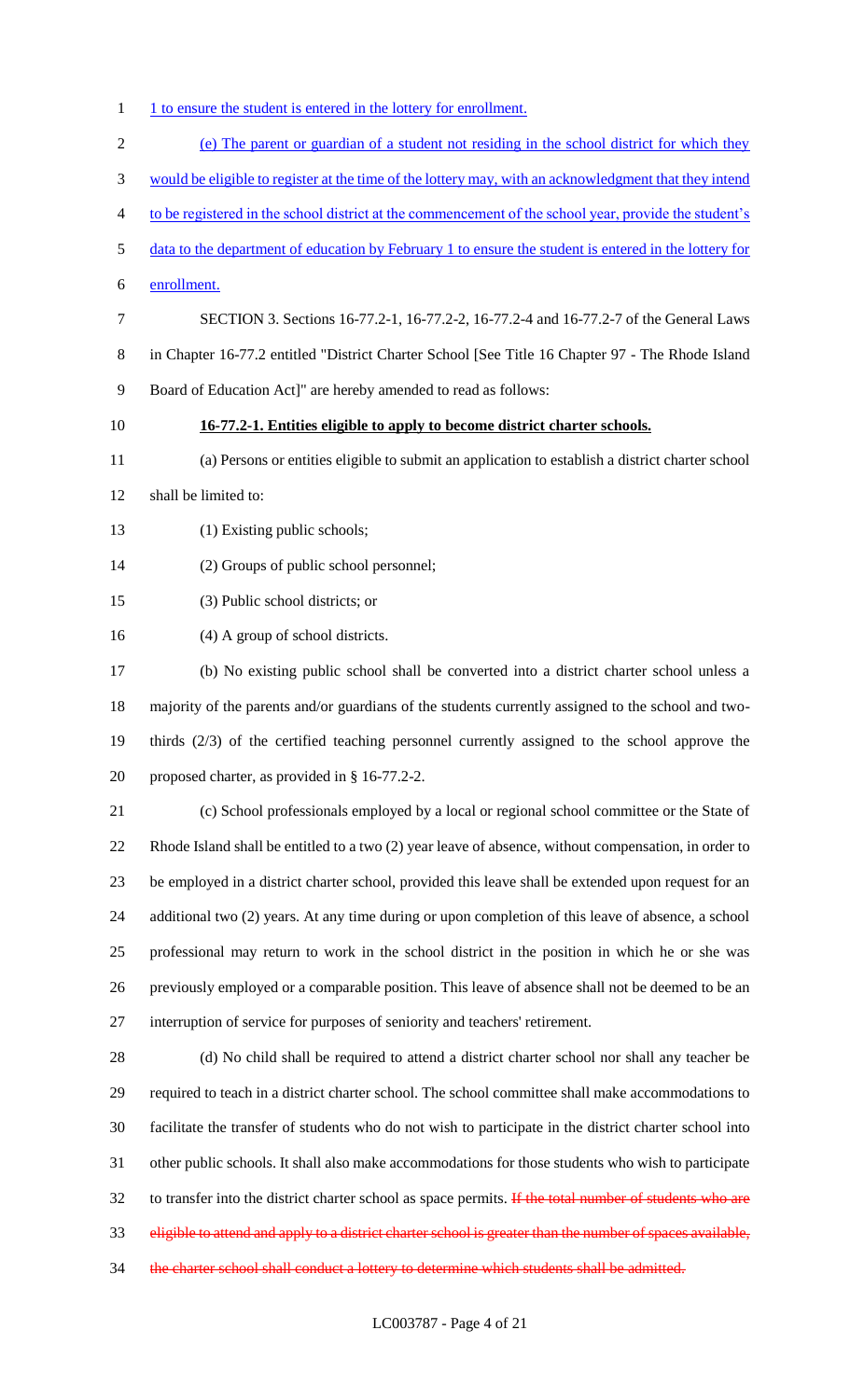(e) Notwithstanding students who are otherwise eligible for enrollment prioritization as siblings of currently enrolled students or children of staff, all remaining openings shall be offered

3 to those students selected though the lottery process established by the department of education.

(f) Nothing in this chapter shall preclude any eligible public school student of any age for

enrollment in a district charter school for which they would be eligible if offered. District charter

schools may not discriminate on the basis of an applicant's race, ethnicity, socioeconomic status,

- 7 ability, religion, gender, and/or sexual orientation.
- 

## **16-77.2-2. Procedure for creation of district charter schools.**

 (a) Any persons or entities eligible to establish a district charter school may submit a proposed charter to the commissioner and the school committee of the district where the district charter school is to be located. The proposed charter shall:

 (1) Be submitted to the commissioner and to the school committee of the district where the district charter school is to be located no later than December 1st of the school year before the 14 school year in which the district charter school is to be established;

 (2) Describe a plan for education, including the mission, objective, method of providing a basic education, measurable student academic goals that the district charter school will meet, and process for improving student learning and fulfilling the charter and fulfilling state and national educational goals and standards;

 (3) Provide a minimum of one hundred eighty (180) days of instruction to students per year;

 (4) Indicate performance criteria that will be used to measure student learning and to comply with the charter, state, and national educational goals and standards;

 (5) Include an agreement to provide a yearly report to parents, the community, the school committee of the district where the district charter school is to be located, and the commissioner, which indicates the progress made by the district charter school during the previous year in meeting the charter objectives;

 (6) Present a plan for the governance, administration, and operation of the district charter school, including the manner in which the governing board of the school will be chosen, the nature and extent of parental, professional educator, and community involvement in the governance and operation of the district charter school, and the means of ensuring accountability to the commissioner, the school district of the district where the district charter school is to be located, and the board of regents;

 (7) Identify the building that will house the district charter school and from whom and under what terms and conditions it is to be provided;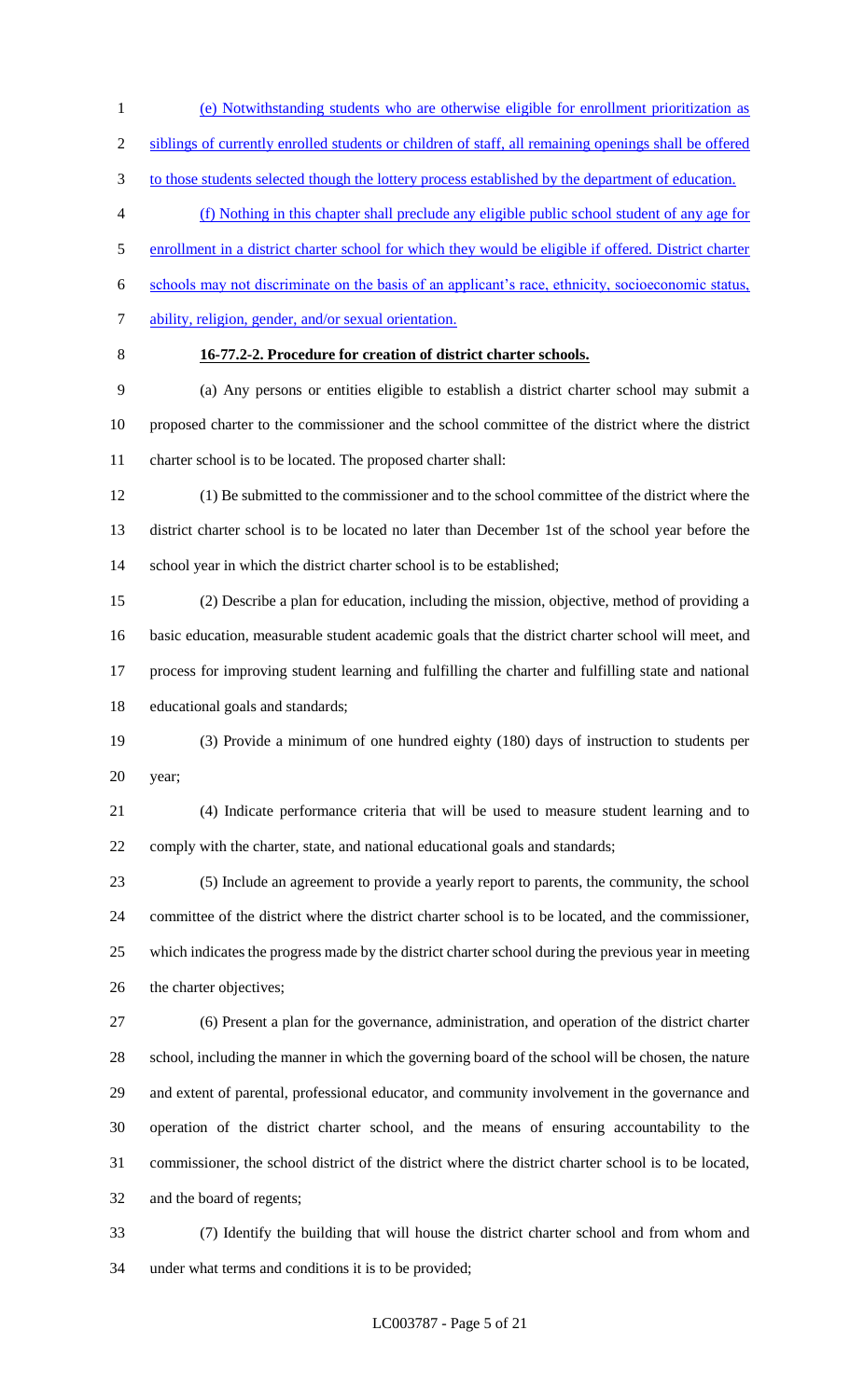(8) Describe what support services will be provided by the school district and under what terms and conditions those services are to be provided, and describe what support services the district charter school will obtain directly from third-parties and, to the extent known, under what terms and conditions those services are to be provided;

 (9) Explain the procedures that will be followed to ensure the health and safety of pupils and staff;

 (10) Describe enrollment procedures including the permissible criteria for admission in accordance with applicable state and federal law and the use of the lottery process approved by the 9 department of education, along with a policy or policies that outline outreach and recruitment programs to encourage the enrollment of a diverse student population;

(11) Explain the student discipline procedures;

 (12) Explain the relationship that will exist between the proposed district charter school and its employees, including the terms and conditions of employment and the qualifications that the employees must meet. Teachers and administrators in district charter schools must be certified pursuant to state law and regulation. Teachers and administrators in district charter schools shall be entitled to prevailing wages and benefits as enjoyed by other public school teachers and administrators within the school district where the district charter school is to be located and to the state teachers' retirement system under chapter 8 of title 36. Employment in a district charter school shall be considered "service" as that term is defined in chapter 16 of this title. All employees and prospective employees of a district charter school shall be deemed to be public school employees, having the same rights, including retirement, under Rhode Island and federal law as employees and prospective employees at a non-chartered public school.

 (13) Identify with particularity the state statutes, state regulations, and school district rules from which variances are sought in order to facilitate operation of the district charter school. Explain the reasons for each variance and the alternative method by which the concern that gave rise to the regulation or provision will be addressed;

 (14) The proposed charter shall set forth those provisions of the collective bargaining agreement which will not be applicable to that district charter school subject to agreement by the parties to the collectively bargaining agreement;

 (15) Provide a financial plan including a proposed budget for the term of the charter, and an annual audit of the financial and administrative operations of the district charter school, and the manner in which the funds allocated to the district charter school will be managed and disbursed; (16) Provide procedures by which teaching personnel and parents can legally challenge

34 decisions of the governing board of the school which do not conform to the school's charter; and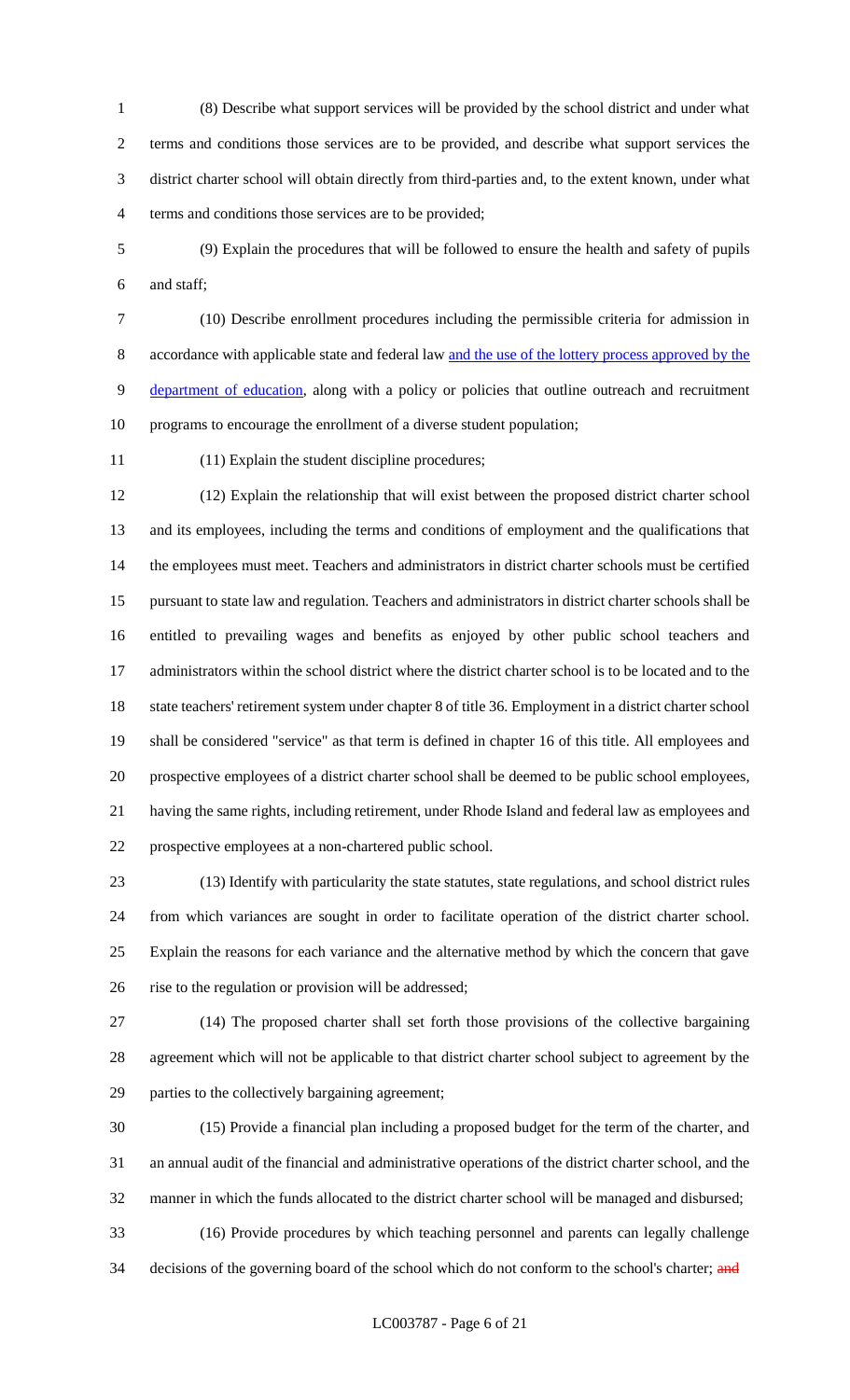- 
- 1 (17) Provide a copy of the proposed bylaws of the district charter school; and

 (18) Provide a detailed copy of the district charter school's lottery and enrollment process, including but not limited to, the offer and acceptance process, the right to refuse an offer and the effect of siblings not attending the school.

 (b) In those instances where a charter is being sought for an existing public school, the proposed charter must receive the affirmative votes of two-thirds (2/3) of the teachers assigned to the school prior to implementation. If approved by the faculty, the proposed charter shall be voted on by the parents or legal guardians of each student assigned to the school, with one vote being cast for each student. To be adopted by the parents, the proposed charter must receive the affirmative votes of parents or legal guardians representing a majority of all the students assigned to the school. (c) In those instances where a charter is being sought for a newly created district charter school, the proposed charter must receive the affirmative support of a number of certified teachers employed within the school district where the district charter school is to be located at least equal to two-thirds (2/3) of the number of teachers that will be required to staff the proposed district charter school. The teachers who affirmatively support the proposed charter must state their desire to transfer to the district charter school, once established, and to teach under the terms of the charter. To demonstrate parental support within the school district, the charter must receive the affirmative support of parents or legal guardians representing a number of students currently enrolled in the school district equal to at least one-half (1/2) of the number of students who would be needed to attend the proposed district charter school. The parents or guardians must state their desire to have their children transfer to the district charter school, once established, and to be educated under the terms of the charter. The charter may then be presented by the commissioner to the board of regents for its approval. The charter shall set forth those provisions of state statute, regulation, and school district rules which will not be applicable to that district charter school

 (d) By approval of the charter upon the recommendation of the commissioner, the board of regents will be deemed to have authorized all necessary variances from law and regulation enumerated in the charter. Should the need for relief from the operation of additional provisions of 28 law and/or contract become apparent subsequent to implementation of the charter, a variance may be obtained by an affirmative vote of two-thirds (2/3) of the teachers then assigned to the school, agreement by all parties to the collective bargaining agreement and by an affirmative vote of the board of regents upon a recommendation of the commissioner.

**16-77.2-4. Revocation of the charter of a district charter school.**

 (a) The board of regents may revoke the charter of a district charter school at any time, pursuant to § 16-77-5.1, if the school: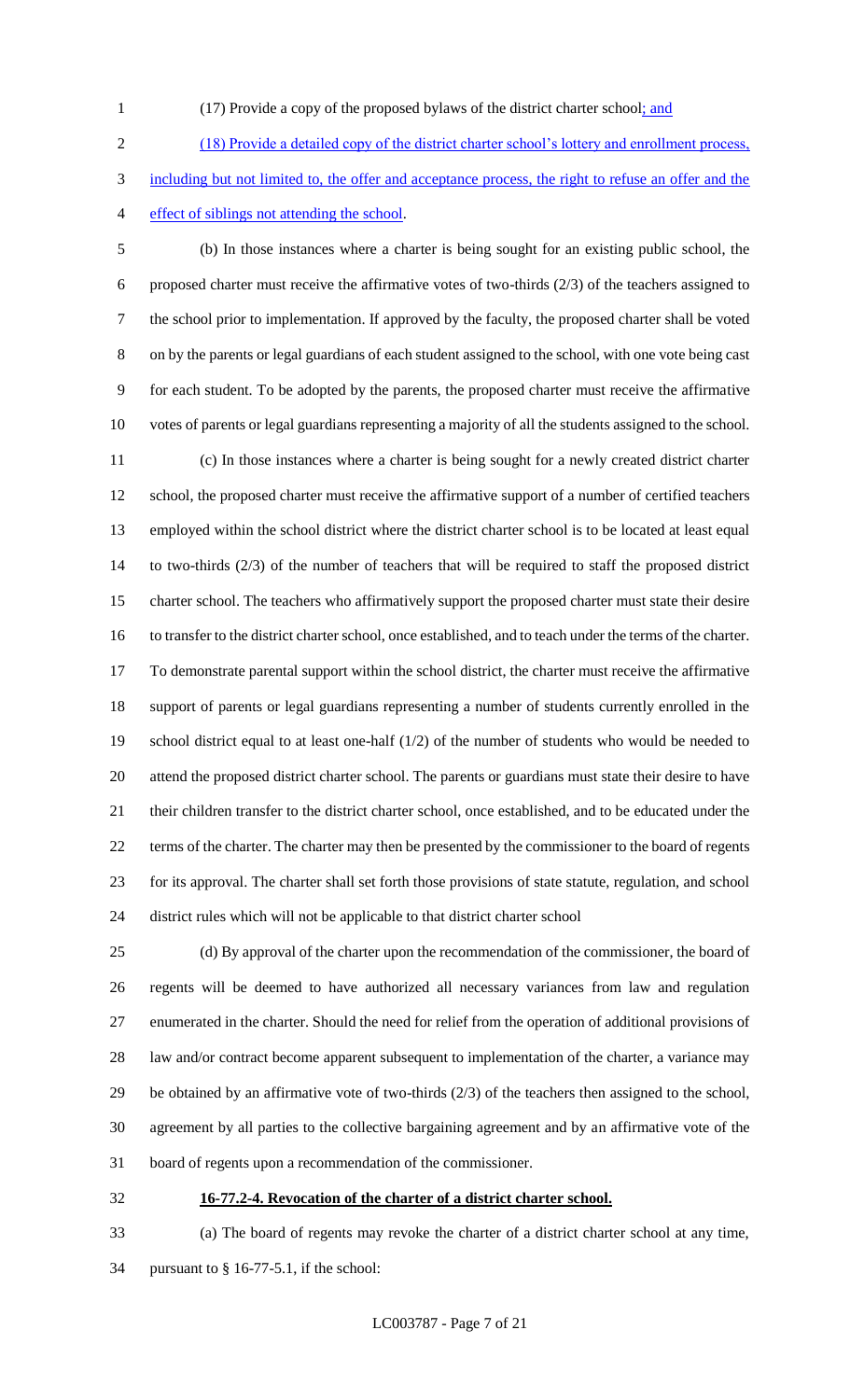| $\mathbf{1}$   | (1) Materially violates any of the provisions contained in the charter;                                |
|----------------|--------------------------------------------------------------------------------------------------------|
| $\overline{2}$ | (2) Fails to meet or pursue the educational objectives contained in the charter;                       |
| 3              | (3) Fails to comply with fiscal accountability procedures as specified in the charter;                 |
| $\overline{4}$ | (4) Violates provisions of law that have not been granted variance by the board of regents;            |
| 5              | $\Theta$ <b>F</b>                                                                                      |
| 6              | (5) Fails to base its offer of enrollment on criteria prescribed by $\S$ 16-77.2-1(e);                 |
| $\tau$         | (6) Bases its offer of enrollment on criteria that is not in accordance with state or federal          |
| $8\,$          | law; or                                                                                                |
| 9              | $\frac{5}{2}$ (5)(7) After three (3) consecutive years of operation, is not a "high-performing charter |
| 10             | school," defined as a charter public school that has demonstrated overall success, including: (i)      |
| 11             | Substantial progress in improving student achievement and (ii) The management and leadership           |
| 12             | necessary to establish a thriving, financially viable charter public school.                           |
| 13             | (b) After denying or prior to non-renewing or revoking a charter, the department of                    |
| 14             | elementary and secondary education will hold a hearing on the issues in controversy under § 16-        |
| 15             | $39-1.$                                                                                                |
| 16             | 16-77.2-7. Portions of title 16 applicable to district charter schools.                                |
| 17             | The following provisions of this title shall be binding on district charter schools and may            |
| 18             | not be waived by the commissioner under § 16-77.2-3:                                                   |
| 19             | (1) Section 16-2-2 (minimum length of school year);                                                    |
| 20             | $(2)$ Section 16-2-17 (right to a safe school);                                                        |
| 21             | (3) Section 16-8-10 (federal funds for school lunch);                                                  |
| 22             | (4) Section 16-11-1 (certification of public school teachers);                                         |
| 23             | (5) Section 16-12-3 (duty to cultivate principles of morality);                                        |
| 24             | (6) Section 16-12-10 (immunity for report of suspected substance abuse);                               |
| 25             | (7) Chapter 13 (teachers' tenure);                                                                     |
| 26             | (8) Chapter 16 (teachers' retirement);                                                                 |
| 27             | (9) Section 16-19-1 (compulsory attendance);                                                           |
| 28             | (10) Section 16-20-1 (school holidays enumerated);                                                     |
| 29             | $(11)$ Sections 16-21-3 and 16-21-4 (fire safety);                                                     |
| 30             | (12) Sections 16-21-10, 16-21-14, and 16-21-16 (health screenings);                                    |
| 31             | $(13)$ Section 16-22-9 (uniform testing);                                                              |
| 32             | (14) Section 16-24-2 (regulations of state board);                                                     |
| 33             | (15) Section 16-38-1 (discrimination because of race or age);                                          |
| 34             | (16) Section 16-38-1.1 (discrimination because of sex);                                                |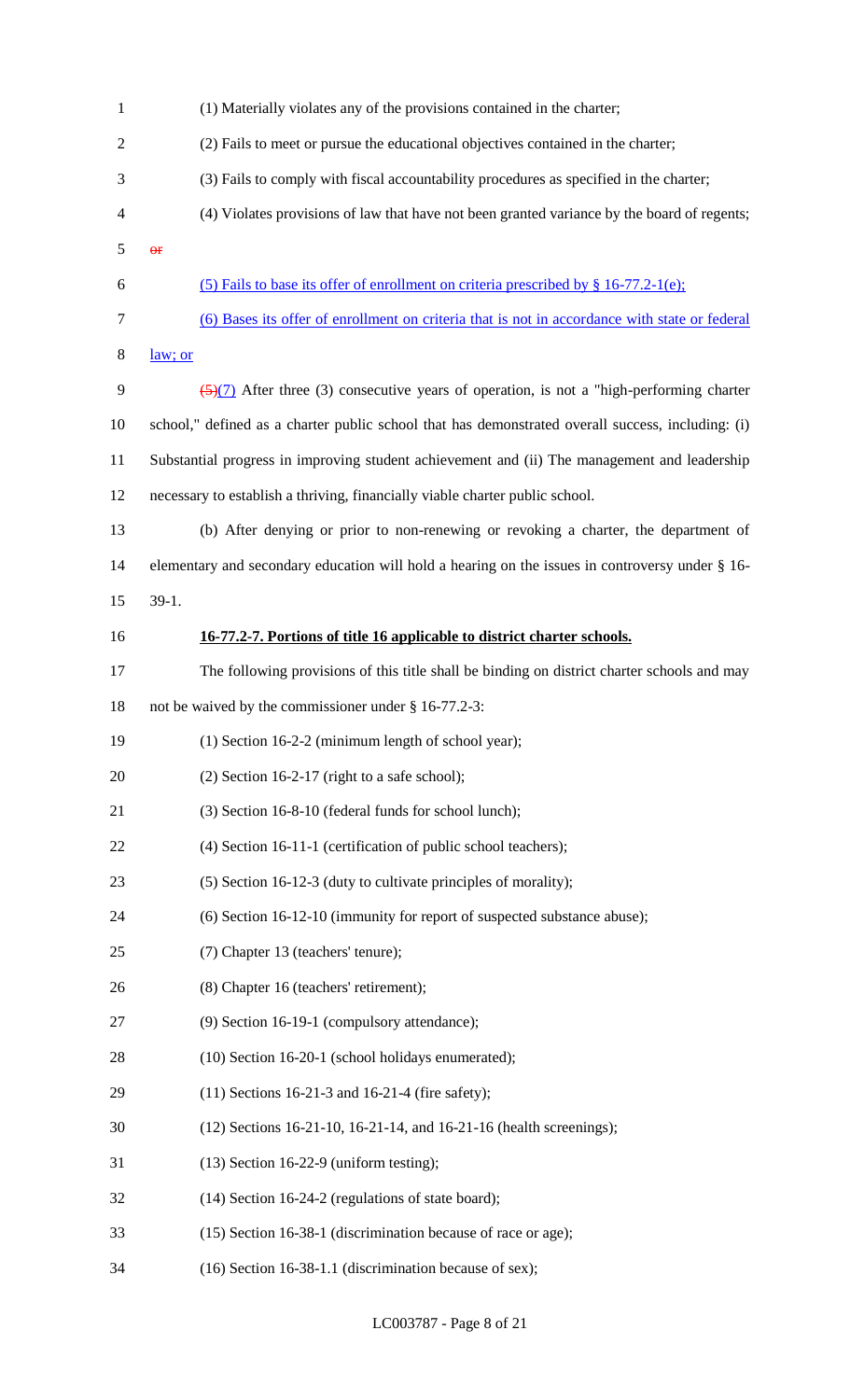| $\mathbf{1}$   | (17) Section 16-38-2 (immunizations);                                                                    |
|----------------|----------------------------------------------------------------------------------------------------------|
| $\overline{2}$ | $(18)$ Section 16-38-4 (exclusive club);                                                                 |
| 3              | (19) Section 16-38-6 (commercial activities prohibited);                                                 |
| 4              | (20) Section 16-38-9 (misconduct of school officers);                                                    |
| 5              | (21) Section 16-38-10 (power of officials to visit schools);                                             |
| 6              | (22) Section 16-39-1 (appeal of matters of dispute to commissioner);                                     |
| 7              | (23) Section 16-39-2 (appeal of school committee actions to commissioner);                               |
| 8              | $(24)$ Section 16-39-3 (appeal to state board);                                                          |
| 9              | (25) Section 16-39-3.1 (enforcement of final decision);                                                  |
| 10             | (26) Section 16-39-3.2 (interim protective orders);                                                      |
| 11             | (27) Section 16-39-8 (subpoena power of commissioner);                                                   |
| 12             | $(28)$ Section 16-40-16 (student records);                                                               |
| 13             | (29) Section 16-71-1 (Educational Record Bill of Rights Act).                                            |
| 14             | (30) Chapter 16-21-21.1 (Penalties for drug, alcohol or weapons offenses);                               |
| 15             | (31) Chapter 16-21.5 (Student interrogations); and                                                       |
| 16             | $(32)$ Section 16-1-5(20) (lottery process).                                                             |
| 17             | SECTION 4. Chapter 16-77.2 of the General Laws entitled "District Charter School [See                    |
| 18             | Title 16 Chapter 97 - The Rhode Island Board of Education Act]" is hereby amended by adding              |
| 19             | thereto the following section:                                                                           |
| 20             | 16-77.2-3.1. Enrollment process.                                                                         |
| 21             | (a) Upon completion of its annual lottery process each district charter school shall notify              |
| 22             | the department of education of the results and the district charter school shall offer enrollments       |
| 23             | according to its approved charter to those students selected in the random lottery.                      |
| 24             | (b) A student may choose to accept the offer, or reject said offer to enroll.                            |
| 25             | (1) In the event a student rejects the invitation to enroll, another student shall be selected           |
| 26             | from the waitlist, pursuant to the district charter school's approved charter, until all available slots |
| 27             | for students are filled.                                                                                 |
| 28             | (c) Nothing in this section shall preclude a district charter school from enrolling students             |
| 29             | who are otherwise eligible for enrollment prioritization as siblings of currently enrolled students or   |
| 30             | children of staff.                                                                                       |
| 31             | SECTION 5. Sections 16-77.3-1, 16-77.3-2, 16-77.3-4 and 16-77.3-7 of the General Laws                    |
| 32             | in Chapter 16-77.3 entitled "Independent Charter Schools [See Title 16 Chapter 97 - The Rhode            |
| 33             | Island Board of Education Act]" are hereby amended to read as follows:                                   |
| 34             | 16-77.3-1. Entities eligible to apply to become independent charter schools.                             |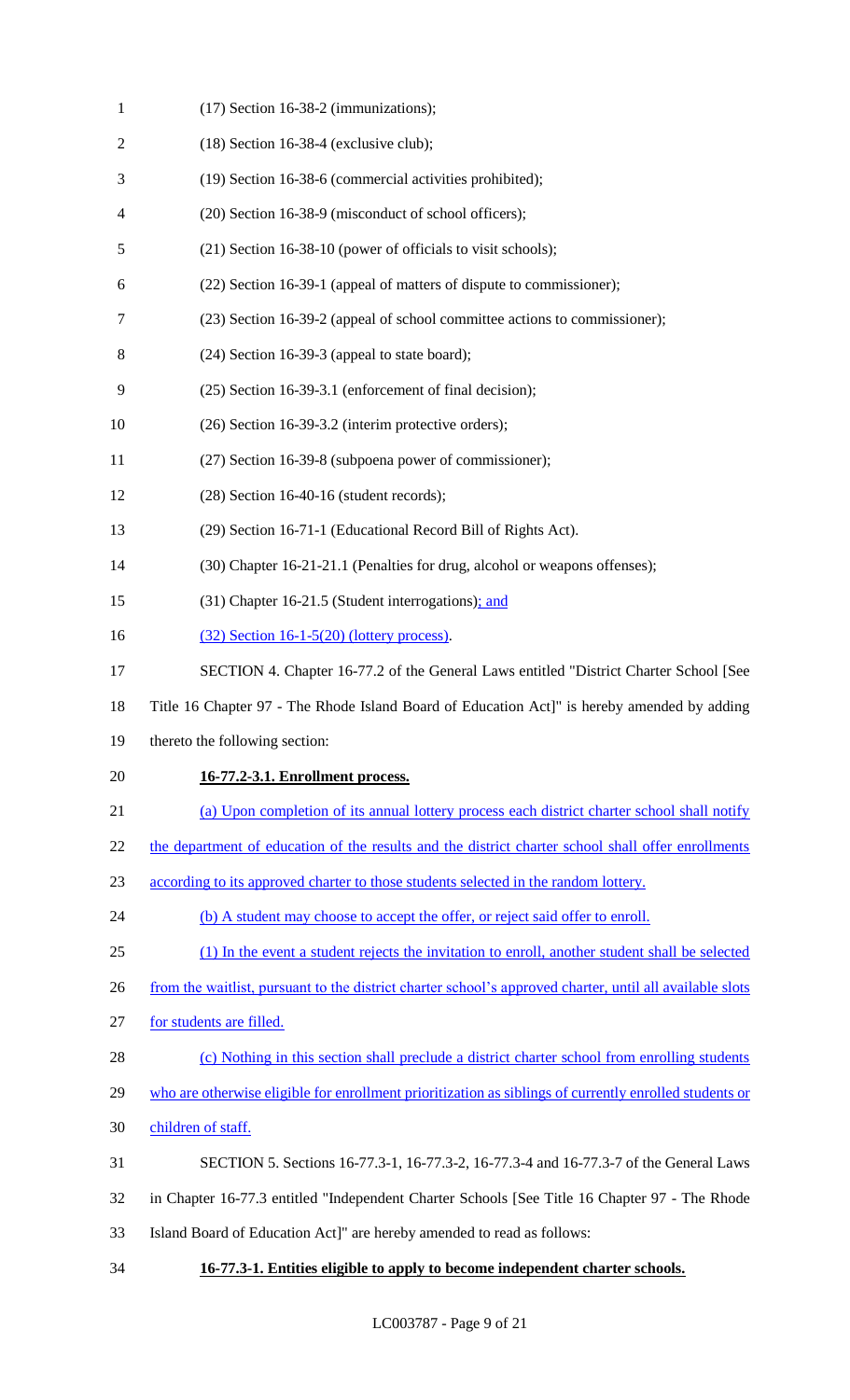(a) Persons or entities eligible to submit an application to establish an independent charter

school shall be limited to:

 (1) Rhode Island nonprofit organizations provided that these nonprofit organizations shall have existed for at least two (2) years and must exist for a substantial reason other than to operate a school; or

(2) Colleges or universities within the State of Rhode Island.

 (b) No child shall be required to attend an independent charter school nor shall any teacher be required to teach in an independent charter school. The sending school district shall make accommodations for those students who wish to participate to transfer into an independent charter 10 school as space permits. If the total number of students who are eligible to attend and apply to an 11 independent charter school is greater than the number of spaces available, the independent charter 12 school shall conduct a lottery to determine which students shall be admitted.

 (c) Notwithstanding students who are otherwise eligible for enrollment prioritization as 14 siblings of currently enrolled students or children of staff, all remaining openings shall be offered

15 to those students selected though the lottery process established by the department of education.

16 (d) Nothing in this chapter shall preclude any eligible public school student of any age for

17 enrollment in an independent charter school for which they would be eligible if offered.

18 Independent charter schools may not discriminate on the basis of an applicant's race, ethnicity,

- socioeconomic status, ability, religion, gender, and/or sexual orientation.
- 

## **16-77.3-2. Procedure for creation and expansion of independent charter schools.**

 (a) Any persons or entities eligible to establish an independent charter public school may submit a proposed charter, or an amendment to a charter for an expansion, to the commissioner. For purposes of this chapter, "expansion" shall be an increase in total enrollment; an increase in the grade levels previously authorized in the charter, or the addition of a school district to the catchment area. The proposed charter shall:

- (1) Be submitted to the commissioner no later than December 1st of the school year before
- the school year in which the independent charter school is to be established;

 (2) Describe a plan for education, including the mission, objective, method of providing a basic education, measurable student academic goals that the independent charter school will meet, and process for improving student learning and fulfilling the charter and fulfilling state and national educational goals and standards;

 (3) Provide a minimum of one hundred eighty (180) days of instruction to students per year;

(4) Indicate performance criteria that will be used to measure student learning and to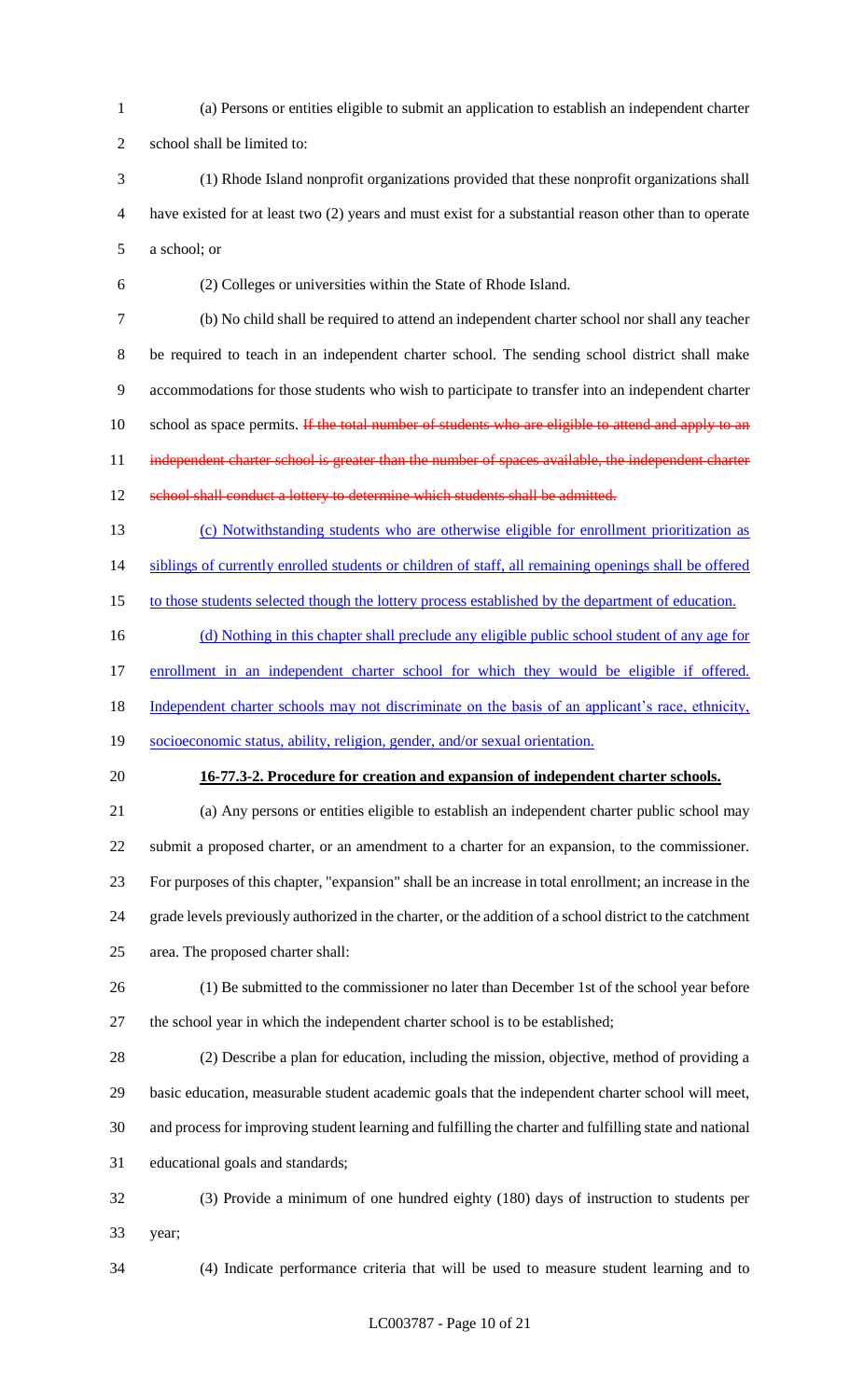comply with the charter, state, and national educational goals and standards;

 (5) Include an agreement to provide a yearly report to parents, the community, the sending school districts, and the commissioner, that indicates the progress made by the independent charter school during the previous year in meeting the charter objectives;

 (6) Present a plan for the governance, administration, and operation of the independent charter school, including the manner in which the governing board of the school will be chosen, the nature and extent of parental, professional educator, and community involvement in the governance and operation of the independent charter school, and the means of ensuring accountability to the commissioner, the sending school districts, and the council on elementary and secondary education;

 (7) Identify the building that will house the independent charter school and from whom, 12 and under what terms and conditions, it is to be provided;

 (8) Describe what support services will be provided by the sending school district(s), and under what terms and conditions those services are to be provided, and describe what support services the independent charter school will obtain directly from third parties and, to the extent known, under what terms and conditions those services are to be provided;

 (9) Explain the procedures that will be followed to ensure the health and safety of pupils 18 and staff;

 (10) Describe enrollment procedures, including the permissible criteria for admission in 20 accordance with applicable state and federal law and the use of the lottery process approved by the 21 department of education, along with a policy, or policies, that outline outreach and recruitment programs to encourage the enrollment of a diverse student population;

(11) Explain the student discipline procedures;

 (12) Explain the relationship that will exist between the proposed independent charter school and its employees, including the terms and conditions of employment and the qualifications that the employees must meet. Teachers and administrators in independent charter schools must be certified pursuant to state law and regulation. Teachers and administrators in independent charter schools shall be entitled to prevailing wages and benefits as enjoyed by other Rhode Island public school teachers and administrators. Employment in an independent charter school shall be considered "service" as that term is defined in chapter 16 of this title for purposes of determining the appropriate step on a salary schedule for certified personnel. Employment in an independent charter school can be considered "service" as that term is defined in chapter 16 of this title for determining status in the teachers' retirement system. All employees, and prospective employees of an independent charter school shall be deemed to be public school employees, having the same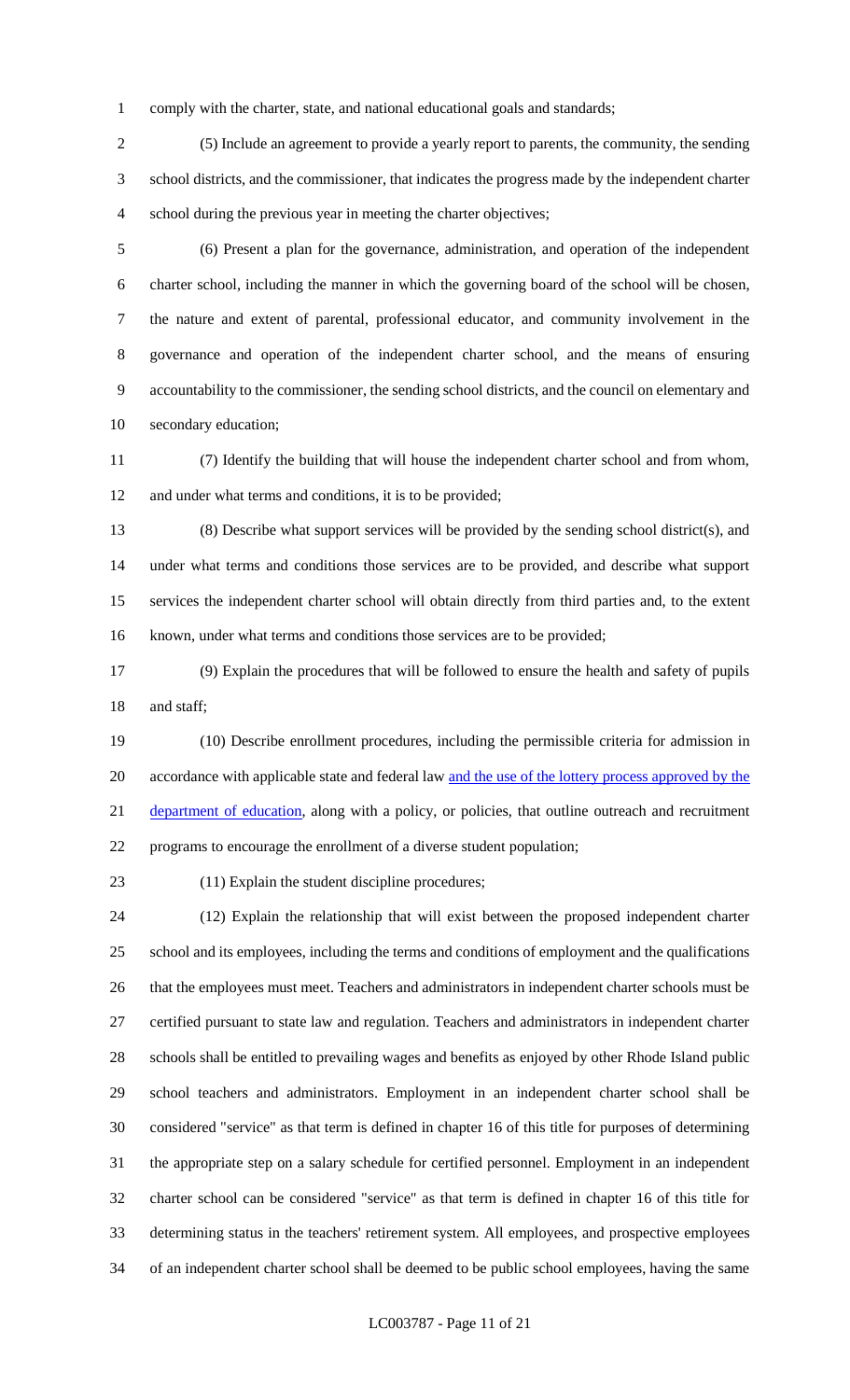rights under Rhode Island and federal law as employees, and prospective employees at a non-chartered public school;

 (13) Identify, with particularity, the state statutes, state regulations, and sending school district(s) rules from which variances are sought in order to facilitate operation of the independent charter school. Explain the reasons for each variance and the alternative method by which the concern that gave rise to the regulation or provision will be addressed;

 (14) Provide a financial plan, including a proposed budget for the term of the charter, and an annual audit of the financial and administrative operations of the independent charter school, and the manner in which the funds allocated to the independent charter school will be managed and disbursed;

 (15) Provide procedures by which teaching personnel and parents can legally challenge decisions of the governing board of the school that do not conform to the school's charter;

13 (16) Provide a copy of the proposed bylaws of the independent charter school; and

 (17) Provide written support from town or city council(s) in the proposed catchment area 15 if required pursuant to  $§$  16-77-5.1; and

 (18) Provide a detailed copy of the independent charter school's lottery and enrollment 17 process, including but not limited to, the offer and acceptance process, the right to refuse an offer 18 and the effect of siblings not attending the school.

 (b) Any nonprofit organization that seeks to establish an independent charter school must submit its financial records and financial plan for operating the school to the auditor general, who shall review the records, the financial plan, and the financial integrity of the organization. At the time of submission of a proposed charter, the financial records and financial recordkeeping system of the nonprofit organization and the proposed financial plan for the independent charter school shall be reviewed by the auditor general and the auditor general shall, while the proposed charter is being considered for preliminary approval by the council on elementary and secondary education, provide an initial determination to the council on elementary and secondary education, the commissioner, and the speaker of the house of representatives and the president of the senate indicating that the auditor general is satisfied that the nonprofit organization is financially responsible. Final approval for operation of the independent charter school shall not be granted by the council on elementary and secondary education until the auditor general has approved the financial plan and financial-record keeping system and is satisfied that the nonprofit organization is financially responsible. The auditor general shall notify the council on elementary and secondary education, the commissioner, the president of the senate, and the speaker of the house of representatives of the findings. During the year immediately preceding the September in which the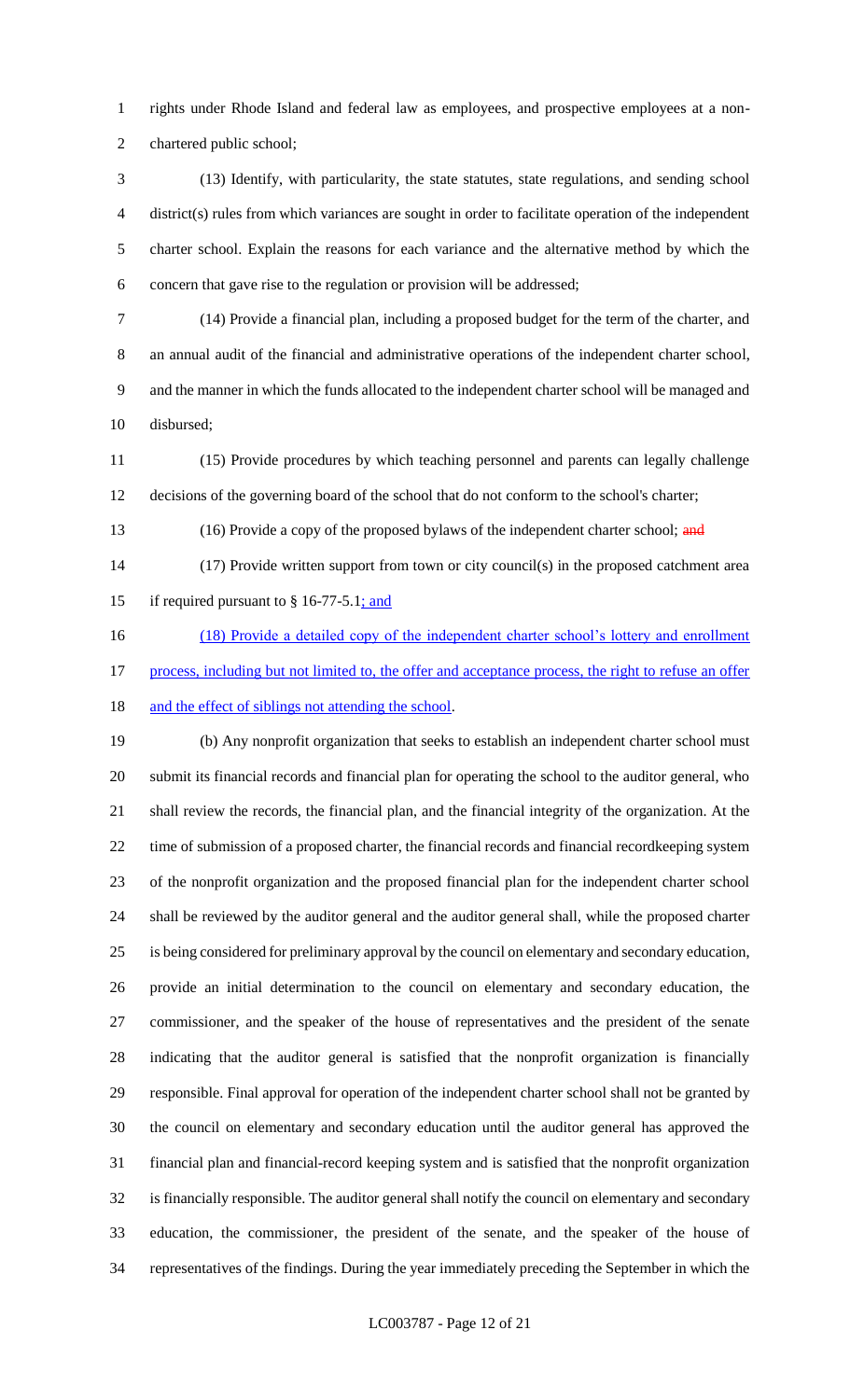independent charter school is to begin operation, the charter applicant shall make any additional submissions to the auditor general prescribed by the auditor general in the initial determination. Additional submissions during the year prior to the September in which the independent charter school is to begin operation shall include, but not be limited to evidence submitted to the auditor general, not later than June 1st prior to the opening of the independent charter school, of the existence of an agreement, option for lease or purchase, lease agreement, or purchase agreement, contingent upon general assembly funding, for a facility in which the independent charter school will operate in its first year of operation. The auditor general shall have the authority to review independent charter schools affiliated with nonprofit organizations on an annual basis or require the school to have an annual, certified audit in accordance with the same federal and state standards that are applicable to local public school districts. If, as a result of any annual audit, the auditor general believes there are financial irregularities, the auditor general shall withdraw the original approval and the council on elementary and secondary education shall withdraw its approval for the independent charter school to continue operation. **16-77.3-4. Revocation of the charter of an independent charter school.** (a) The board of regents may revoke the charter of an independent charter school at any 17 time, pursuant to § 16-77-5.1, if the school: (1) Materially violates any provision contained in the charter; (2) Fails to meet or pursue the educational objectives contained in the charter; (3) Fails to comply with fiscal accountability procedures as specified in the charter; (4) Violates provisions of law that have not been granted variance by the board of regents; or 23 (5) Fails to base its offer of enrollment on criteria prescribed by § 16-77.3-1(c); (6) Bases its offer of enrollment on criteria that is not in accordance with state or federal law; or  $\frac{5(7)}{2}$  After three (3) consecutive years of operation, is not a "high-performing charter school," defined as a charter public school that has demonstrated overall success, including: (i) Substantial progress in improving student achievement and (ii) The management and leadership necessary to establish a thriving, financially viable charter public school. (b) After denying or prior to non-renewing or revoking a charter, the department of elementary and secondary education will hold a hearing on the issues in controversy under § 16- 39-1. **16-77.3-7. Portions of title 16 applicability to independent charter schools.** The following provisions of this title shall be binding on independent charter schools and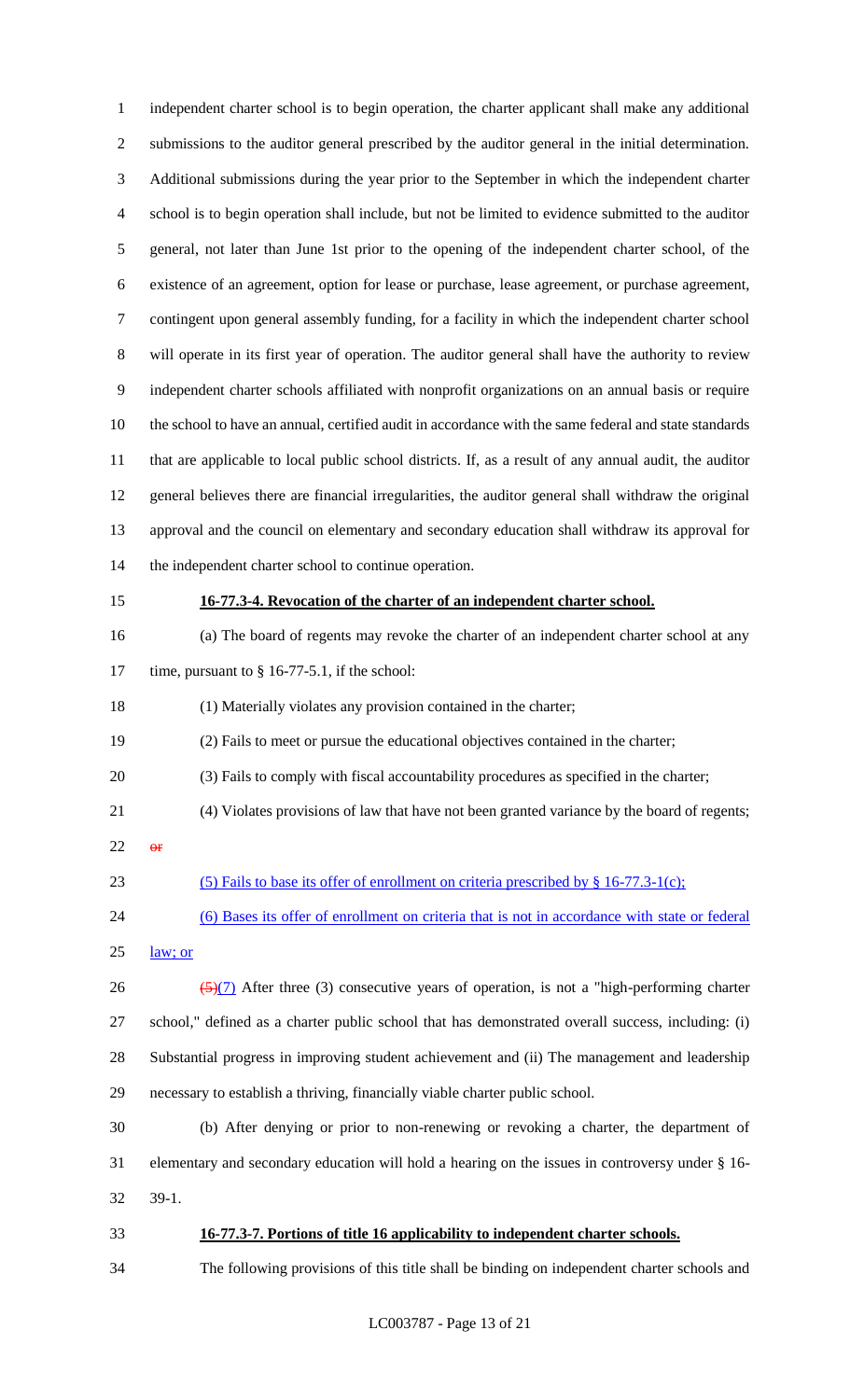| $\mathbf{1}$             | may not be waived by the commissioner under § 16-77.3-3:                      |
|--------------------------|-------------------------------------------------------------------------------|
| 2                        | (1) Section 16-2-2 (minimum length of school year);                           |
| 3                        | $(2)$ Section 16-2-17 (right to a safe school);                               |
| $\overline{\mathcal{A}}$ | (3) Section 16-8-10 (federal funds for school lunch);                         |
| 5                        | (4) Section 16-11-1 (certification of public school teachers);                |
| 6                        | (5) Section 16-12-3 (duty to cultivate principles of morality);               |
| 7                        | (6) Section 16-12-10 (immunity for report of suspected substance abuse);      |
| 8                        | (7) Chapter 13 (teachers' tenure);                                            |
| 9                        | (8) Chapter 16 (teachers' retirement);                                        |
| 10                       | (9) Section 16-19-1 (compulsory attendance);                                  |
| 11                       | (10) Section 16-20-1 (school holidays enumerated);                            |
| 12                       | $(11)$ Sections 16-21-3 and 16-21-4 (fire safety);                            |
| 13                       | (12) Sections 16-21-10, 16-21-14, and 16-21-16 (health screenings);           |
| 14                       | $(13)$ Section 16-22-9 (uniform testing);                                     |
| 15                       | (14) Section 16-24-2 (regulations of state board);                            |
| 16                       | (15) Section 16-38-1 (discrimination because of race or age);                 |
| 17                       | (16) Section 16-38-1.1 (discrimination because of sex);                       |
| 18                       | $(17)$ Section 16-38-2 (immunizations);                                       |
| 19                       | $(18)$ Section 16-38-4 (exclusive club);                                      |
| 20                       | (19) Section 16-38-6 (commercial activities prohibited);                      |
| 21                       | (20) Section 16-38-9 (misconduct of school officers);                         |
| 22                       | (21) Section 16-38-10 (power of officials to visit schools);                  |
| 23                       | (22) Section 16-39-1 (appeal of matters of dispute to commissioner);          |
| 24                       | (23) Section 16-39-2 (appeal of school committee actions to commissioner);    |
| 25                       | $(24)$ Section 16-39-3 (appeal to state board);                               |
| 26                       | (25) Section 16-39-3.1 (enforcement of final decision);                       |
| 27                       | (26) Section 16-39-3.2 (interim protective orders);                           |
| 28                       | (27) Section 16-39-8 (subpoena power of commissioner);                        |
| 29                       | $(28)$ Section 16-40-16 (student records);                                    |
| 30                       | (29) Section 16-71-1 (Educational Record Bill of Rights Act);                 |
| 31                       | (30) Section 16-21-21.1 (penalties for drug, alcohol or weapons offense); and |
| 32                       | (31) Chapter 16-21.5 (student interrogations); and                            |
| 33                       | $(32)$ Section 16-1-5(20) (lottery process).                                  |
| 34                       |                                                                               |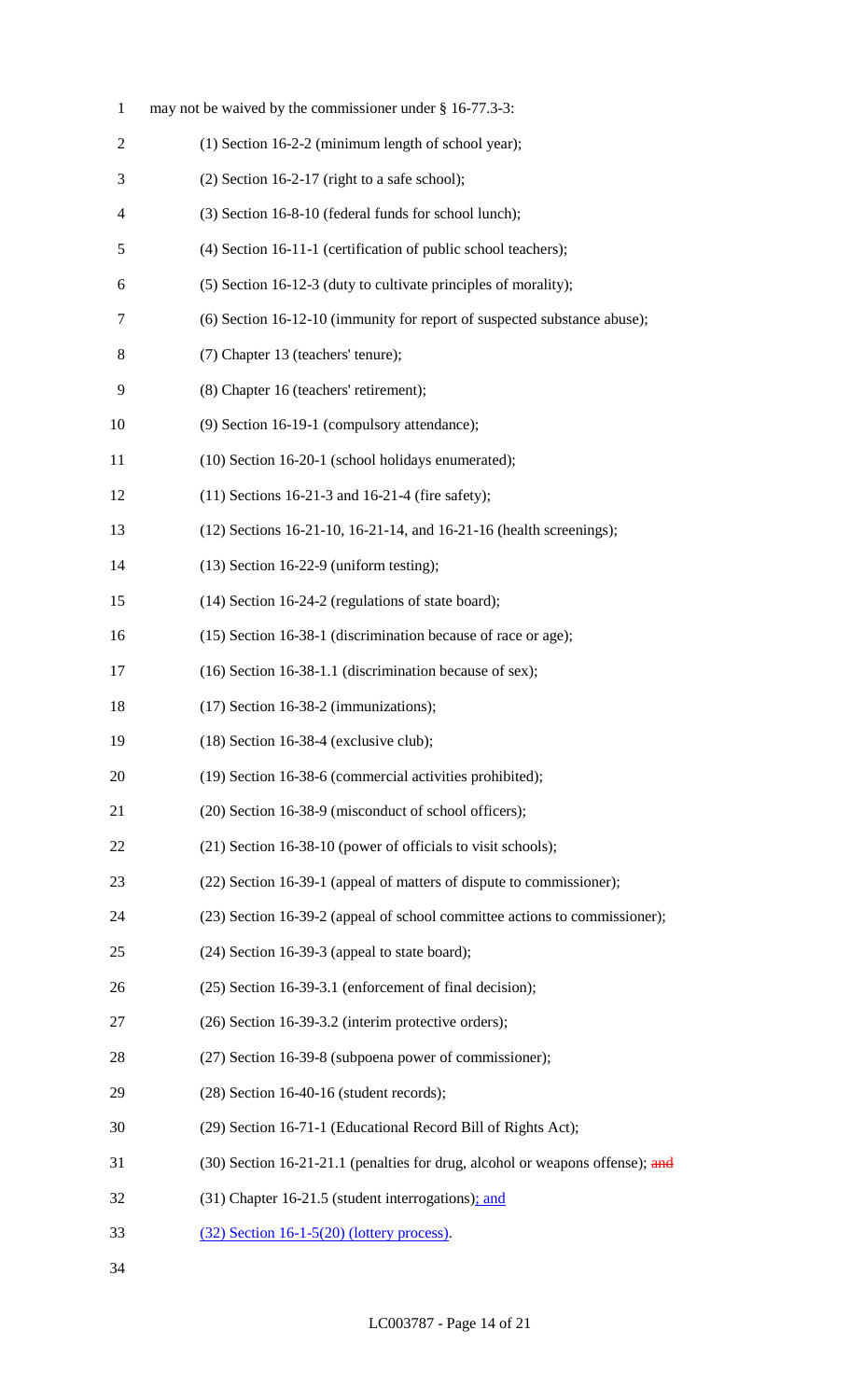SECTION 6. Chapter 16-77.3 of the General Laws entitled "Independent Charter Schools

[See Title 16 Chapter 97 - The Rhode Island Board of Education Act]" is hereby amended by adding

thereto the following section:

**16-77.3-3.1. Enrollment process.** 

(a) Upon completion of its annual lottery process each independent charter school shall

notify the department of education of the results and the independent charter school shall offer

- enrollments according to its approved charter to those students selected in the random lottery.
- (b) A student may choose to accept the offer, or reject said offer to enroll.

(1) In the event a student rejects the invitation to enroll, another student shall be selected

- 10 from the waitlist, pursuant to the independent charter school's approved charter, until all available
- 11 slots for students are filled.
- (c) Nothing in this section shall preclude an independent charter school from enrolling 13 students who are otherwise eligible for enrollment prioritization as siblings of currently enrolled students or children of staff.
- SECTION 7. Sections 16-77.4-1, 16-77.4-2, 16-77.4-4 and 16-77.4-7 of the General Laws in Chapter 16-77.4 entitled "Mayoral Academies [See Title 16 Chapter 97 - The Rhode Island Board of Education Act]" are hereby amended to read as follows:
- 

# **16-77.4-1. Entities eligible to apply to become, or for the expansion of, a mayoral academy.**

 (a) A "mayoral academy" means a charter school created by a mayor of any city or town within the State of Rhode Island, acting by, or through, a nonprofit organization established for said purpose (regardless of the time said nonprofit organization is in existence), that enrolls students from more than one city or town, including both urban and non-urban communities, and that offers an equal number of enrollments to students on a lottery basis; provided, further, that such mayoral academies shall have a board of trustees or directors that is comprised of representatives from each included city or town and is chaired by a mayor of an included city or town. The mayor from each city or town, or in the absence of a mayor, the city or town council via a resolution or ordinance, shall approve the participation in the mayoral academy's catchment area for a proposed charter or an amendment to a charter for expansion. For purposes of this chapter, the term "mayor" shall include any elected town administrator.

 (b) No child shall be required to attend a mayoral academy, nor shall any teacher be required to teach in a mayoral academy. The school committee of the district in which a mayoral academy is located shall make accommodations to facilitate the transfer of students who do not wish to participate in a mayoral academy into other public schools. It shall also make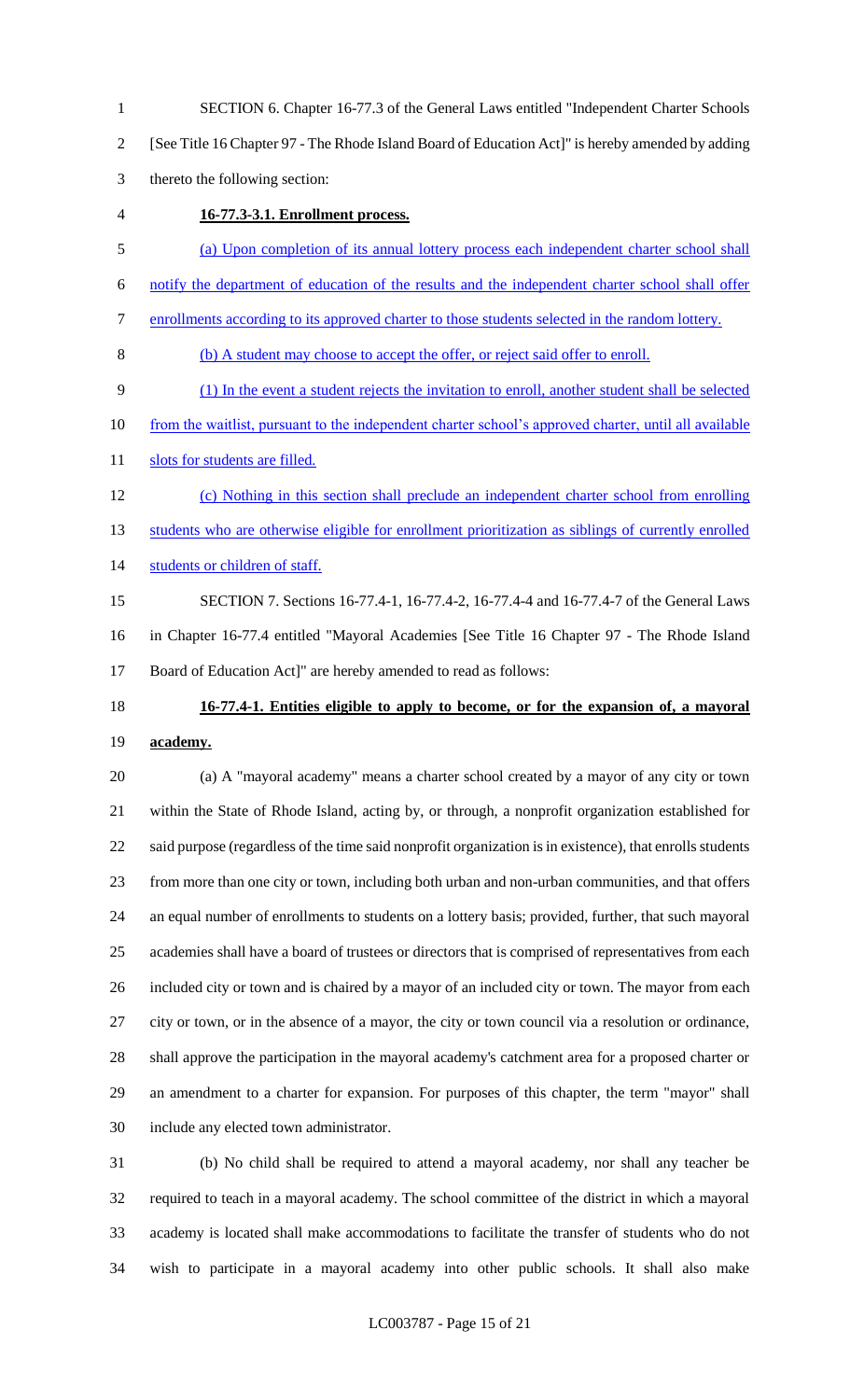accommodations for those students who wish to transfer into the mayoral academy as space 2 permits. If the total number of students who are eligible to attend and apply to a mayoral academy is greater than the number of spaces available, the mayoral academy shall conduct a lottery to determine which students shall be admitted.

 (c) Notwithstanding students who are otherwise eligible for enrollment prioritization as siblings of currently enrolled students or children of staff, all remaining openings shall be offered to those students selected though the lottery process established by the department of education.

 (d) Nothing in this chapter shall preclude any eligible public school student of any age for enrollment in a mayoral academy for which they would be eligible if offered. Mayoral academies 10 may not discriminate on the basis of an applicant's race, ethnicity, socioeconomic status, ability, 11 religion, gender, and/or sexual orientation.

## **16-77.4-2. Procedure for creation and expansion of a mayoral academy.**

 (a) Any persons or entities eligible to establish a mayoral academy may submit a proposed charter, or an amendment to a charter for an expansion, to the commissioner. For purposes of this chapter, "expansion" shall be an increase in total enrollment; an increase in the grade levels previously authorized in the charter; or the addition of a school district to the catchment area. The proposed charter shall:

 (1) Be submitted to the commissioner no later than December 1st of the school year before the school year in which the mayoral academy is to be established;

 (2) Describe a plan for education, including the mission, objective, method of providing a basic education, measurable student academic goals that the mayoral academy will meet, and process for improving student learning and fulfilling the charter and fulfilling state and national educational goals and standards;

 (3) Provide a minimum of one hundred eighty (180) days of instruction to students per year;

 (4) Indicate performance criteria that will be used to measure student learning and to comply with the charter, state, and national educational goals and standards;

 (5) Include an agreement to provide a yearly report to parents, the community, the school committee of the sending districts, and the commissioner, that indicates the progress made by the mayoral academy during the previous year in meeting the charter objectives;

 (6) Present a plan for the governance, administration, and operation of the mayoral academy, including the manner in which the governing board of the school will be chosen, the nature and extent of parental, professional educator, and community involvement in the governance and operation of the mayoral academy, and the means of ensuring accountability to the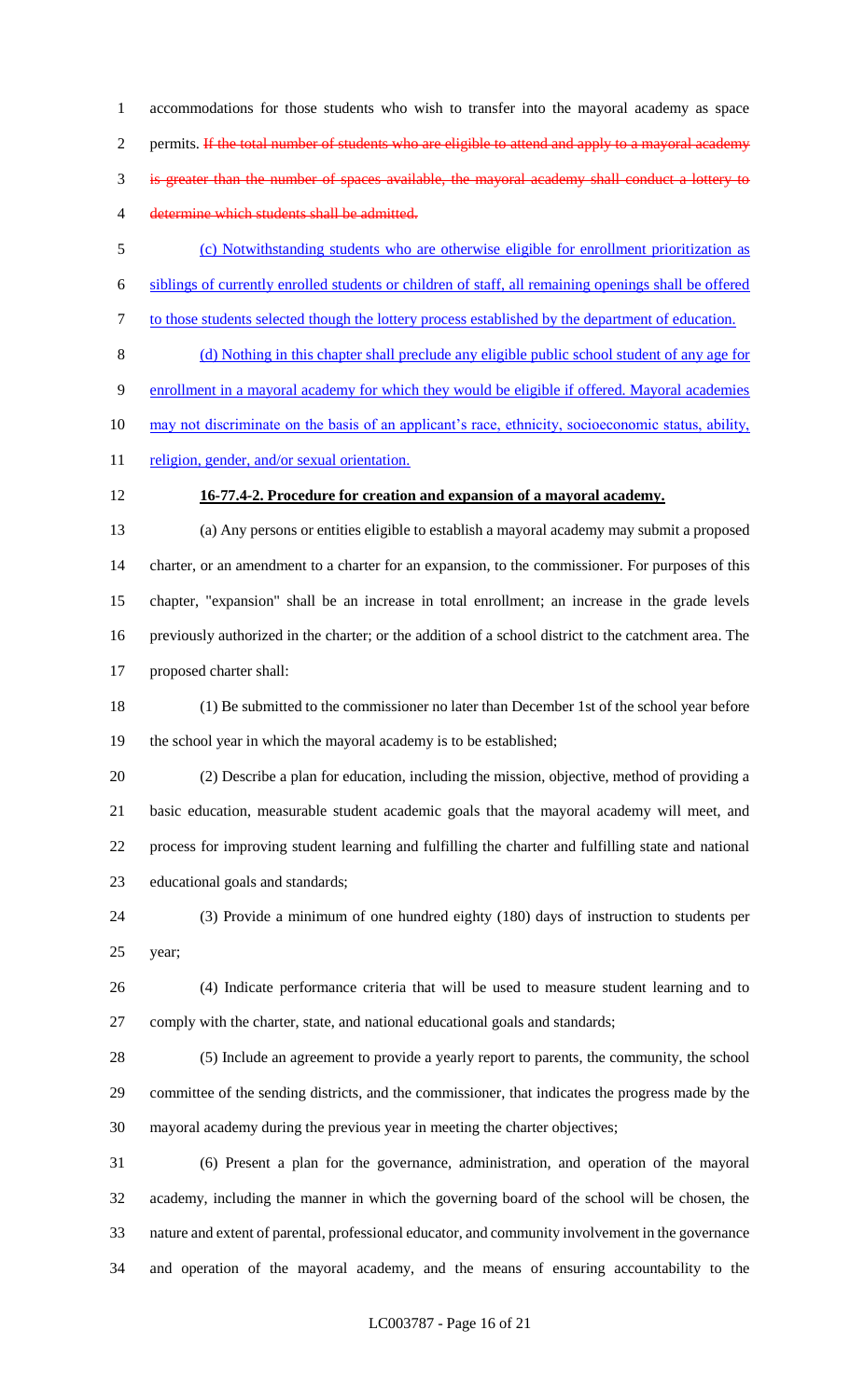commissioner, the sending school district(s), and the council on elementary and secondary

education;

 (7) Identify the building that will house the mayoral academy and from whom and under what terms and conditions it is to be provided;

 (8) Describe what support services will be provided by the sending school district(s) and under what terms and conditions those services are to be provided, and describe what support services the mayoral academy will obtain directly from third parties and, to the extent known, under what terms and conditions those services are to be provided;

 (9) Explain the procedures that will be followed to ensure the health and safety of pupils 10 and staff;

 (10) Describe enrollment procedures, including the permissible criteria for admission in accordance with applicable state and federal law and the use of the lottery process approved by the 13 department of education, along with a policy, or policies, that outline outreach and recruitment programs to encourage the enrollment of a diverse student population;

(11) Explain the student discipline procedures;

 (12) Explain the relationship that will exist between the proposed mayoral academy and its employees, including the terms and conditions of employment and the qualifications that the employees must meet. Teachers and administrators in mayoral academies must be certified pursuant to state law and regulation.

 (13) Each mayoral academy established pursuant to this chapter may, by written notice to the commissioner of elementary and secondary education, elect to have this subsection apply (or not apply) to its teachers, administrators, and employees:

 (i) Teachers and administrators in a mayoral academy shall be entitled to prevailing wages and benefits as enjoyed by other public school teachers and administrators;

 (ii) Teachers and administrators in a mayoral academy shall be entitled to participate in the state teachers' retirement system under chapter 8 of title 36;

 (iii) Employment in a mayoral academy shall be considered "service" as that term is defined in chapter 16 of this title.

 (14) Identify, with particularity, the state laws, state regulations, and school district rules from which variances are sought in order to facilitate operation of the mayoral academy. Explain the reasons for each variance and the alternative method by which the concern that gave rise to the regulation or provision will be addressed;

 (15) Provide a financial plan, including a proposed budget for the term of the charter, and an annual audit of the financial and administrative operations of the mayoral academy, and the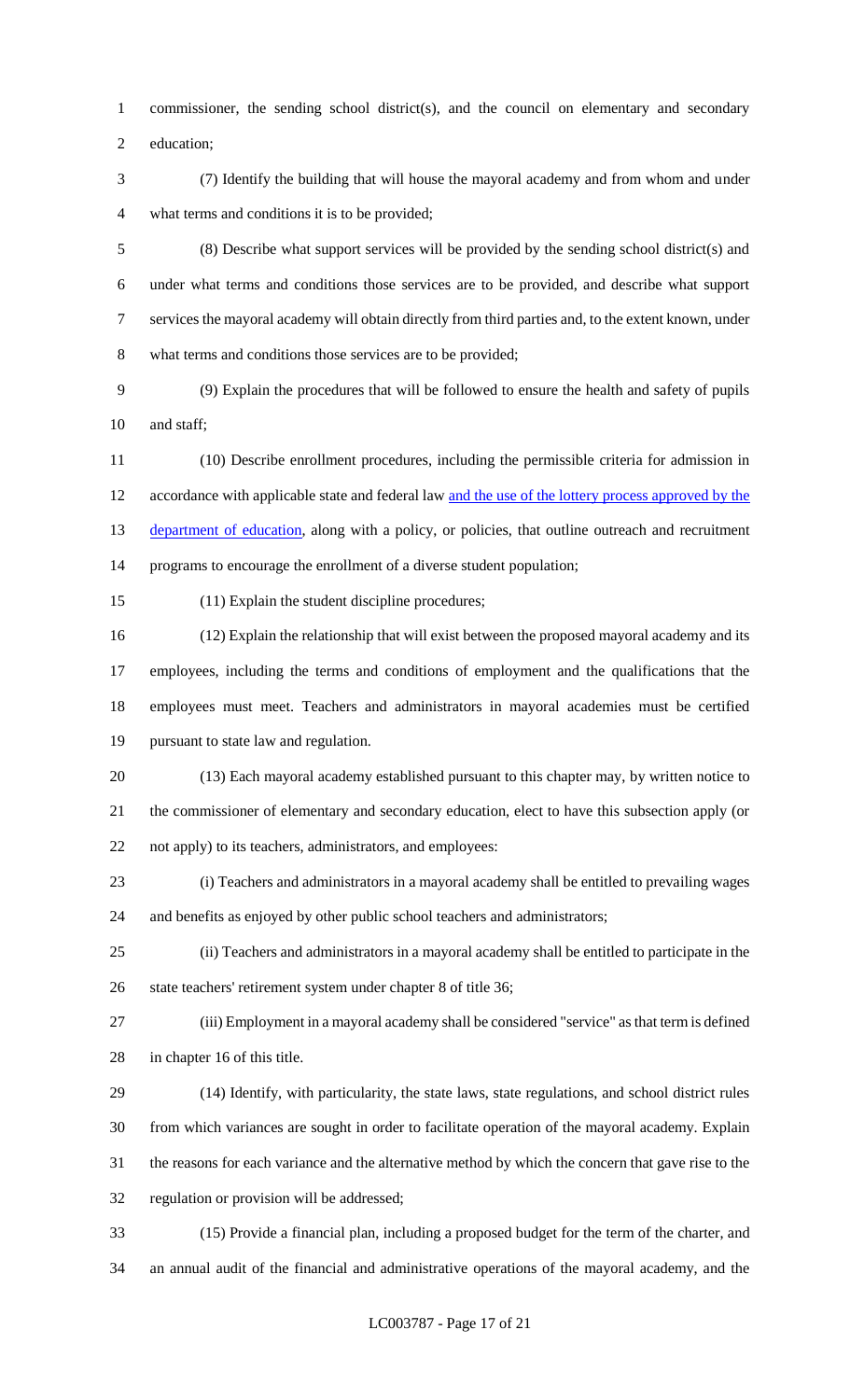manner in which the funds allocated to the mayoral academy will be managed and disbursed;

- (16) Provide procedures by which teaching personnel and parents can legally challenge
- decisions of the governing board of the mayoral academy that do not conform to the mayoral academy's charter;
- 5 (17) Provide a copy of the proposed bylaws of the mayoral academy; and
- (18) Provide written support from the town or city council(s) in the proposed catchment 7 area if required pursuant to § 16-77-5.1; and
- (19) Provide a detailed copy of the academy's lottery and enrollment process, including
- but not limited to, the offer and acceptance process, the right to refuse an offer and the effect of
- 10 siblings not attending the academy.
- **16-77.4-4. Revocation of the charter of a mayoral academy.**
- (a) The board of regents may revoke the charter of a mayoral academy at any time, pursuant
- to § 16-77-5.1, if the school:
- (1) Materially violates provisions contained in the charter;
- (2) Fails to meet or pursue the educational objectives contained in the charter;
- (3) Fails to comply with fiscal accountability procedures as specified in the charter;
- (4) Violates provisions of law that have not been granted variance by the board of regents;
- or
- (5) Fails to base its offer of enrollment on criteria prescribed by § 16-77.4-1(c);
- (6) Bases its offer of enrollment on criteria that is not in accordance with state or federal
- law; or
- $\frac{(5)(7)}{2}$  After three (3) consecutive years of operation, is not a "high-performing charter school," defined as a charter public school that has demonstrated overall success, including: (i) Substantial progress in improving student achievement and (ii) The management and leadership necessary to establish a thriving, financially viable charter public school.
- (b) After denying or prior to non-renewing or revoking a charter, the department of elementary and secondary education will hold a hearing on the issues in controversy under § 16- 39-1.

## **16-77.4-7. Portions of title 16 applicable to mayoral academies.**

- The following provisions of this title shall be binding on mayoral academies and may not
- be waived by the commissioner under § 16-77.4-3:
- (1) Section 16-2-2 (minimum length of school year);
- (2) Section 16-2-17 (right to a safe school);
- (3) Section 16-8-10 (federal funds for school lunch);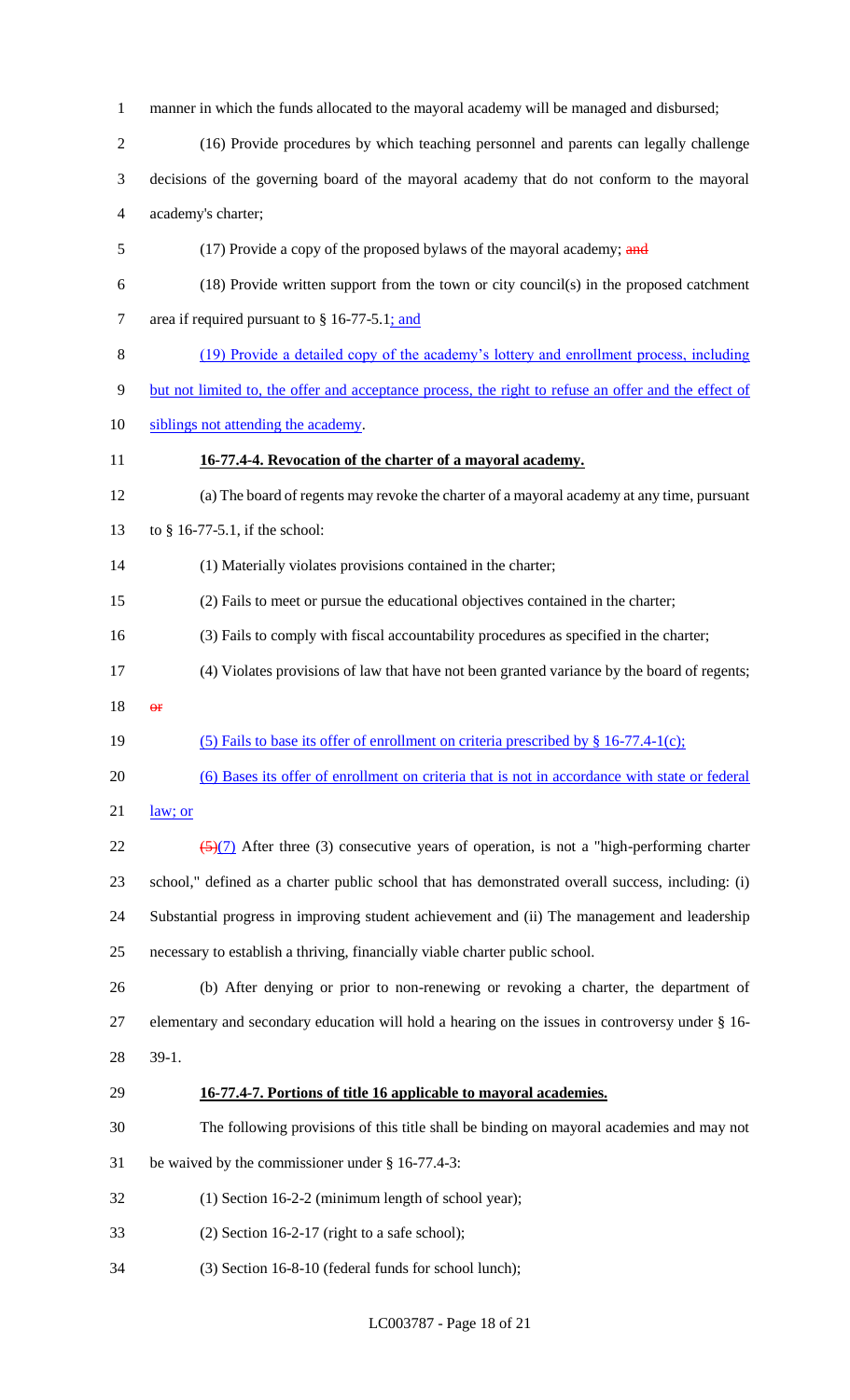| $\mathbf{1}$   | (4) Section 16-11-1 (certification of public school teachers);                                   |
|----------------|--------------------------------------------------------------------------------------------------|
| $\overline{c}$ | (5) Section 16-12-3 (duty to cultivate principles of morality);                                  |
| 3              | (6) Section 16-12-10 (immunity for report of suspected substance abuse);                         |
| 4              | (7) Section 16-19-1 (compulsory attendance);                                                     |
| 5              | (8) Section 16-20-1 (school holidays enumerated);                                                |
| 6              | (9) Sections 16-21-3 and 16-21-4 (fire safety);                                                  |
| $\tau$         | (10) Sections 16-21-10, 16-21-14, and 16-21-16 (health screenings);                              |
| 8              | $(11)$ Section 16-22-9 (uniform testing);                                                        |
| 9              | (12) Section 16-24-2 (regulations of state board);                                               |
| 10             | (13) Section 16-38-1 (discrimination because of race or age);                                    |
| 11             | (14) Section 16-38-1.1 (discrimination because of sex);                                          |
| 12             | $(15)$ Section 16-38-2 (immunizations);                                                          |
| 13             | $(16)$ Section 16-38-4 (exclusive club);                                                         |
| 14             | (17) Section 16-38-6 (commercial activities prohibited);                                         |
| 15             | (18) Section 16-38-9 (misconduct of school officers);                                            |
| 16             | (19) Section 16-38-10 (power of officials to visit schools);                                     |
| 17             | (20) Section 16-39-1 (appeal of matters of dispute to commissioner);                             |
| 18             | (21) Section 16-39-2 (appeal of school committee actions to commissioner);                       |
| 19             | $(22)$ Section 16-39-3 (appeal to state board);                                                  |
| 20             | (23) Section 16-39-3.1 (enforcement of final decision);                                          |
| 21             | (24) Section 16-39-3.2 (interim protective orders);                                              |
| 22             | (25) Section 16-39-8 (subpoena power of commissioner);                                           |
| 23             | $(26)$ Section 16-40-16 (student records);                                                       |
| 24             | (27) Section 16-71-1 (Educational Record Bill of Rights Act);                                    |
| 25             | (28) Section 16-21-21.1 (Penalties for drug, alcohol or weapons offenses);                       |
| 26             | (29) Chapter 16-21.5 (Student interrogations); and                                               |
| 27             | $(30)$ Section 16-1-5(20) (lottery process).                                                     |
| 28             | SECTION 8. Chapter 16-77.4 of the General Laws entitled "Mayoral Academies [See Title            |
| 29             | 16 Chapter 97 - The Rhode Island Board of Education Act]" is hereby amended by adding thereto    |
| 30             | the following section:                                                                           |
| 31             | 16-77.4-3.1. Enrollment process.                                                                 |
| 32             | (a) Upon completion of its annual lottery process each mayoral academy shall notify the          |
| 33             | department of education of the results and the mayoral academy shall offer enrollments according |

34 to its approved charter to those students selected in the random lottery.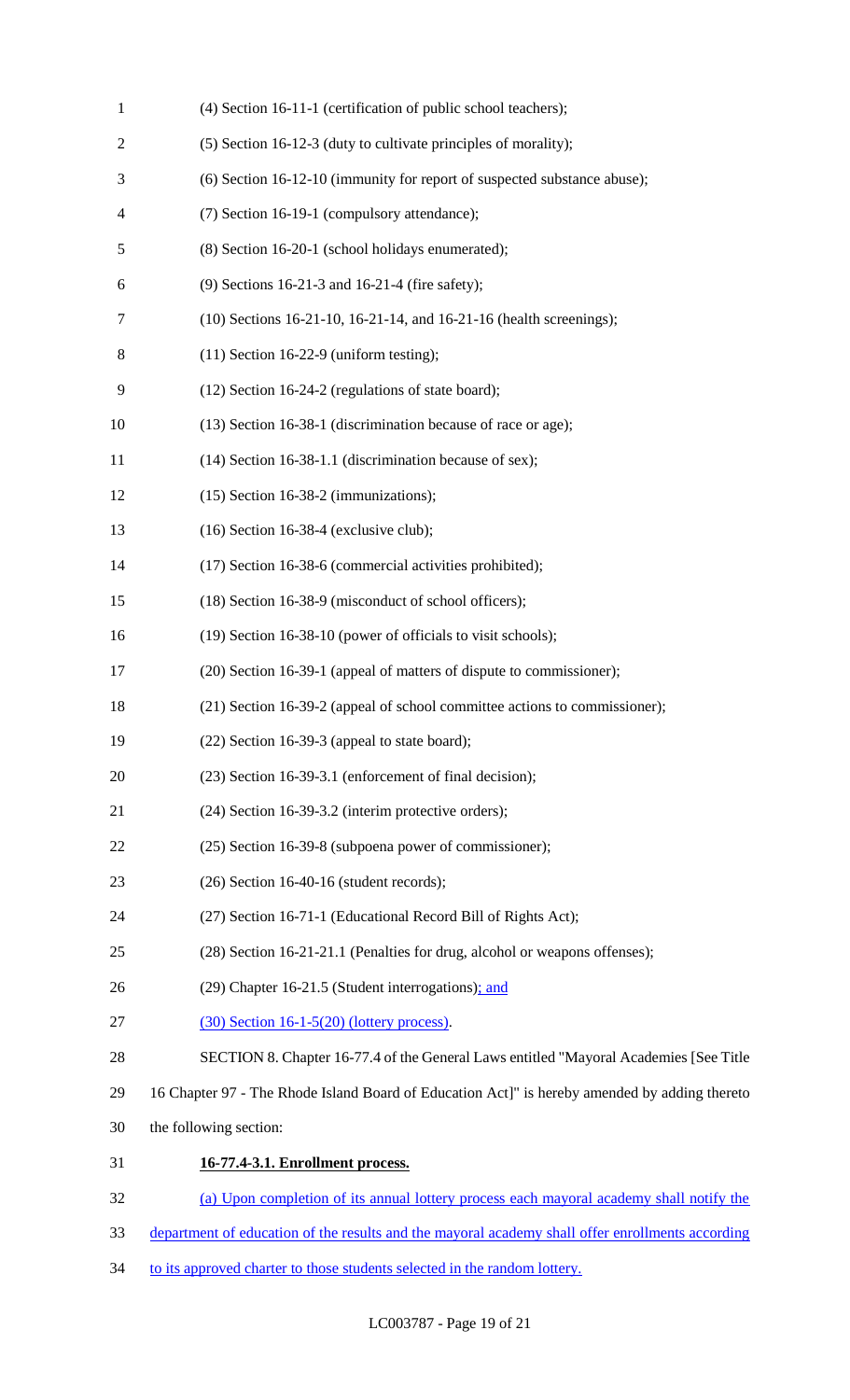- 1 (b) A student may choose to accept the offer, or reject said offer to enroll.
- 2 (1) In the event a student rejects the invitation to enroll, another student shall be selected
- 3 from the waitlist, pursuant to the mayoral academy's approved charter, until all available slots for
- 4 students are filled.
- 5 (c) Nothing in this section shall preclude a mayoral academy from enrolling students who
- 6 are otherwise eligible for enrollment prioritization as siblings of currently enrolled students or
- 7 children of staff.
- 8 SECTION 9. This act shall take effect upon passage.

======== LC003787  $=$